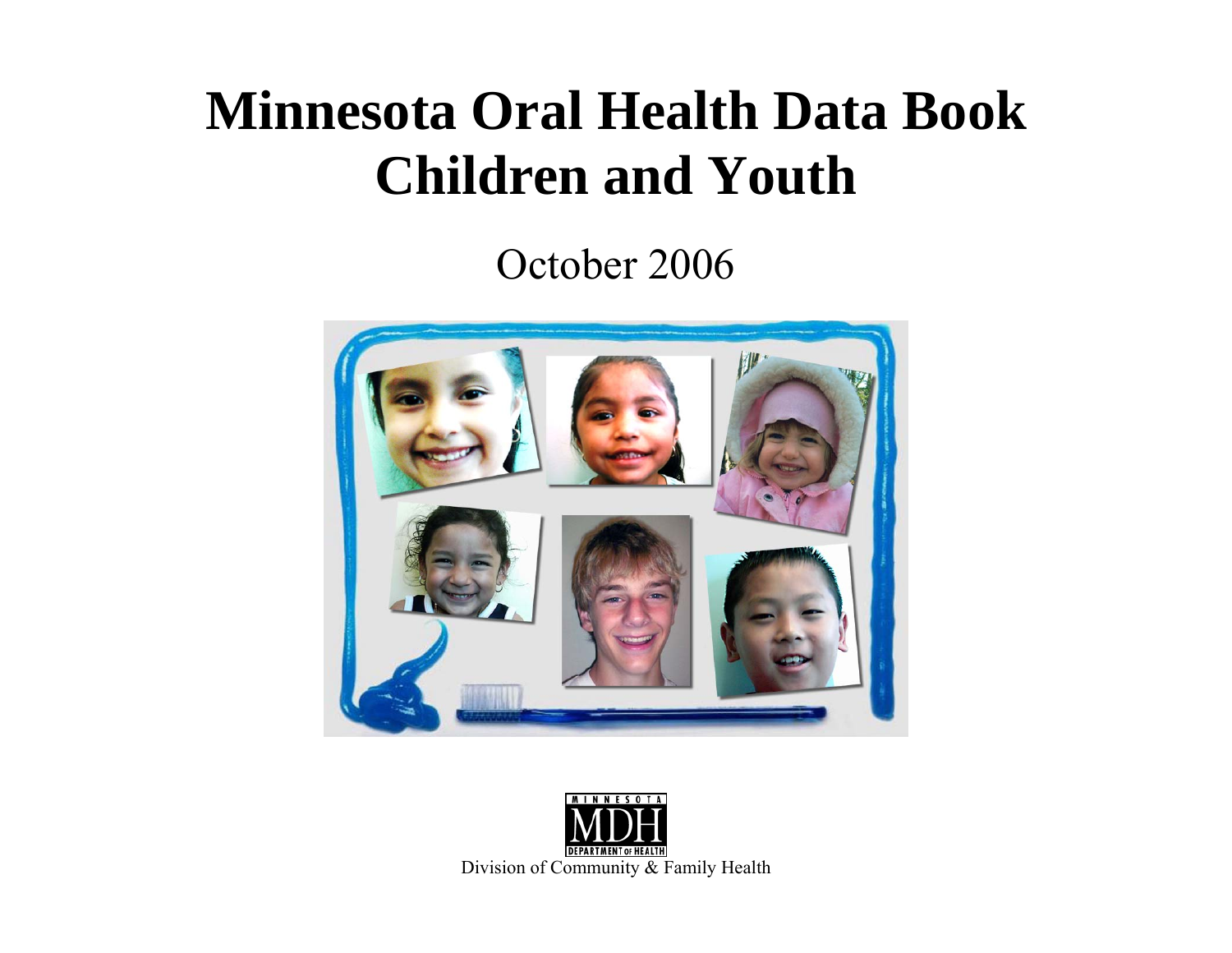## **Minnesota Oral Health Data Book Children and Youth**

**October 2006** 

*If you require this document in another format, such as large print, Braille or cassette tape, call:* 



Community and Family Health Division P.O. Box 64882 St. Paul, MN 55164-0882 651-201-3760 *PHONE* 651-201-5797 *TDD/TYY*www.health.state.mn.us www.health.state.mn.us/divs/cfh/oralhealth/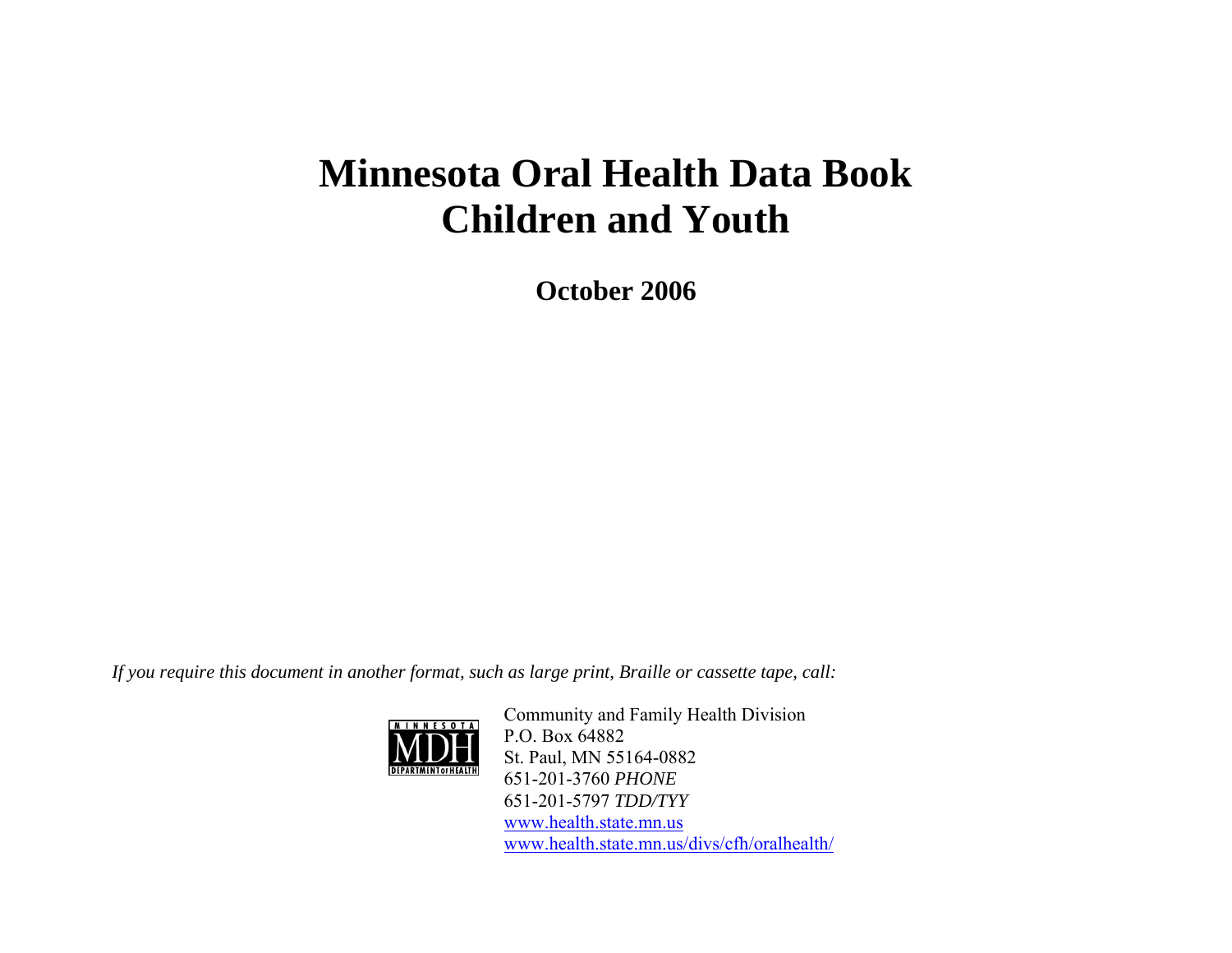#### **Acknowledgements**

#### **Mildred Hottmann Roesch, RDH, MPH**

Project Director Minnesota Department of Health Division of Community and Family Health mildred.roesch@health.state.mn.us

#### **Clare E. Larkin, RDH, BA**

Project Contractor Normandale Community College Faculty in Dental Hygiene clare.larkin@normandale.edu

#### **Marilyn J. Kennedy, PhD, MSW**

Data Consultant Minnesota Department of Health Division of Community and Family Health marilyn.kennedy@health.state.mn.us

#### **Photos Used With Written Permission**

#### **Funded by**

United States Department of Health and Human Services Health Resources and Services Administration Grant Number H47MC02019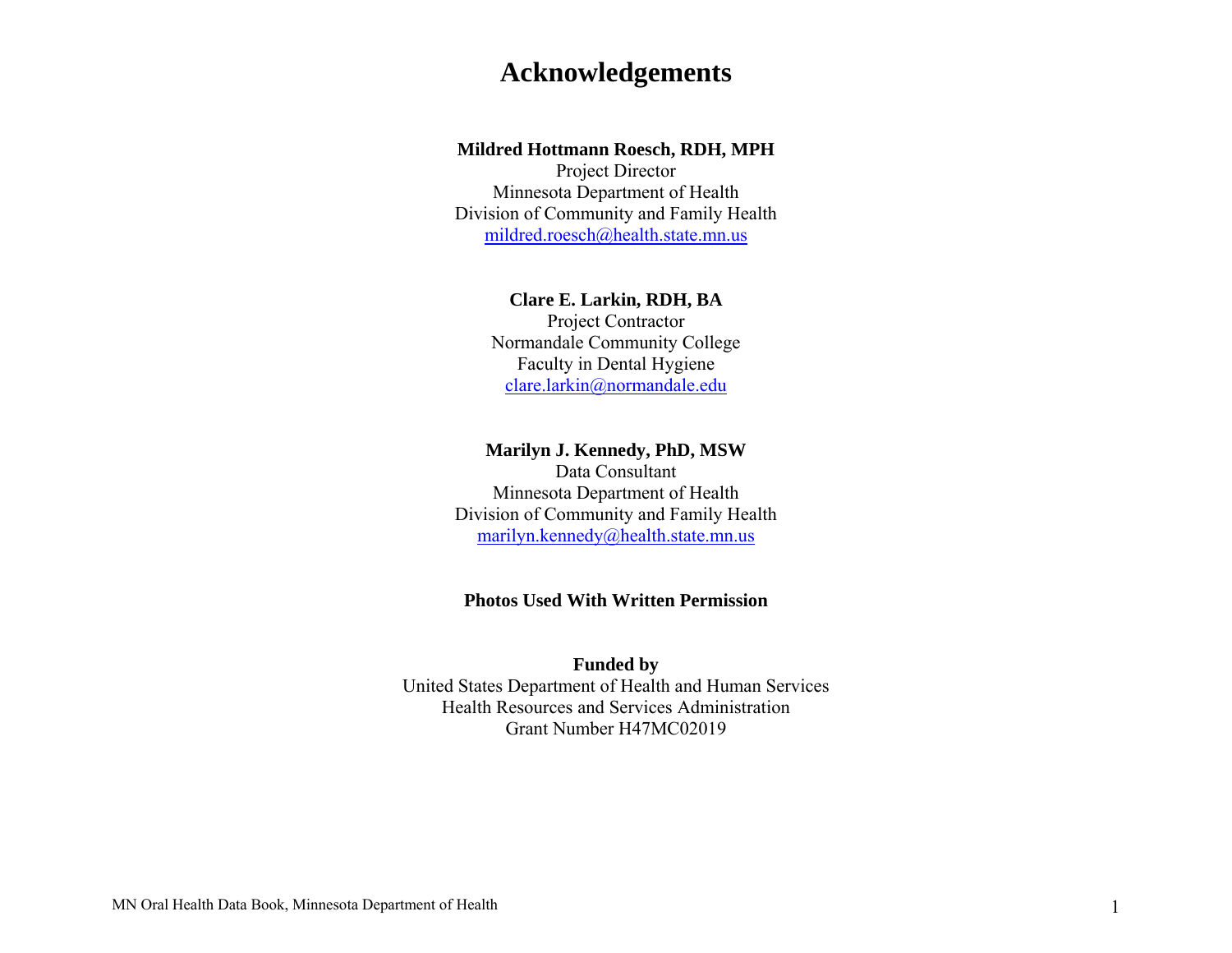### **Table of Contents**

| <b>Acknowledgements</b>                                                             |                |
|-------------------------------------------------------------------------------------|----------------|
| <b>Table of Contents</b>                                                            | $\overline{2}$ |
| <b>Introduction</b>                                                                 | 3              |
| <b>Factors Influencing or Affecting Dental Caries</b>                               | 4              |
| Children/Youth Beverage Consumption                                                 | 5              |
| <b>Community Water Fluoridation</b>                                                 | 6              |
| Dental Sealant                                                                      | $\overline{7}$ |
| <b>Factors Influencing or Affected by Periodontal Diseases</b>                      | 8              |
| Diabetes: Effects on the Oral Health of Children and Youth                          | 9              |
| Periodontal Diseases as Risk Factors for Pre-term or Low Birthweight Babies         | 10             |
| Youth Tobacco Use in Minnesota                                                      | 11             |
| Youth Daily Cigarette and Smokeless/Spit/Chewing Tobacco Use                        | 12             |
| <b>Factors Influencing or Affecting Access to Oral Health Care</b>                  | 13             |
| Child Health and Development Programs                                               |                |
| Early Periodic Screening, Diagnosis, and Treatment Services/Child and Teen Checkups | 14             |
| <b>Head Start/Early Head Start</b>                                                  | 15             |
| Oral Health Care for Children and Youth with Special Health Care Needs              | 16             |
| <b>Oral Health Care Centers</b>                                                     | 17             |
| Medical/Dental Insurance                                                            | 18             |
| School-Related Oral Health Services and Activities                                  | 19             |
| Socioeconomic Factors                                                               |                |
| The Oral Health of Children: A Portrait of Minnesota and the Nation                 | 20             |
| Low Income/Poverty                                                                  | 21             |
| Minnesota Free and Reduced Price Meals                                              | 22             |
| Workforce                                                                           |                |
| Ability to Find Dentists in Southeast Minnesota - Wilder Research Study             | 23             |
| Health Professional Shortage Areas/Dental Designation                               | 24             |
| Pediatric Dentistry                                                                 | 25             |
| <b>Summary</b>                                                                      | 26             |
| <b>Reference</b>                                                                    | $27 - 31$      |
| <b>Additional Resources</b>                                                         | $32 - 34$      |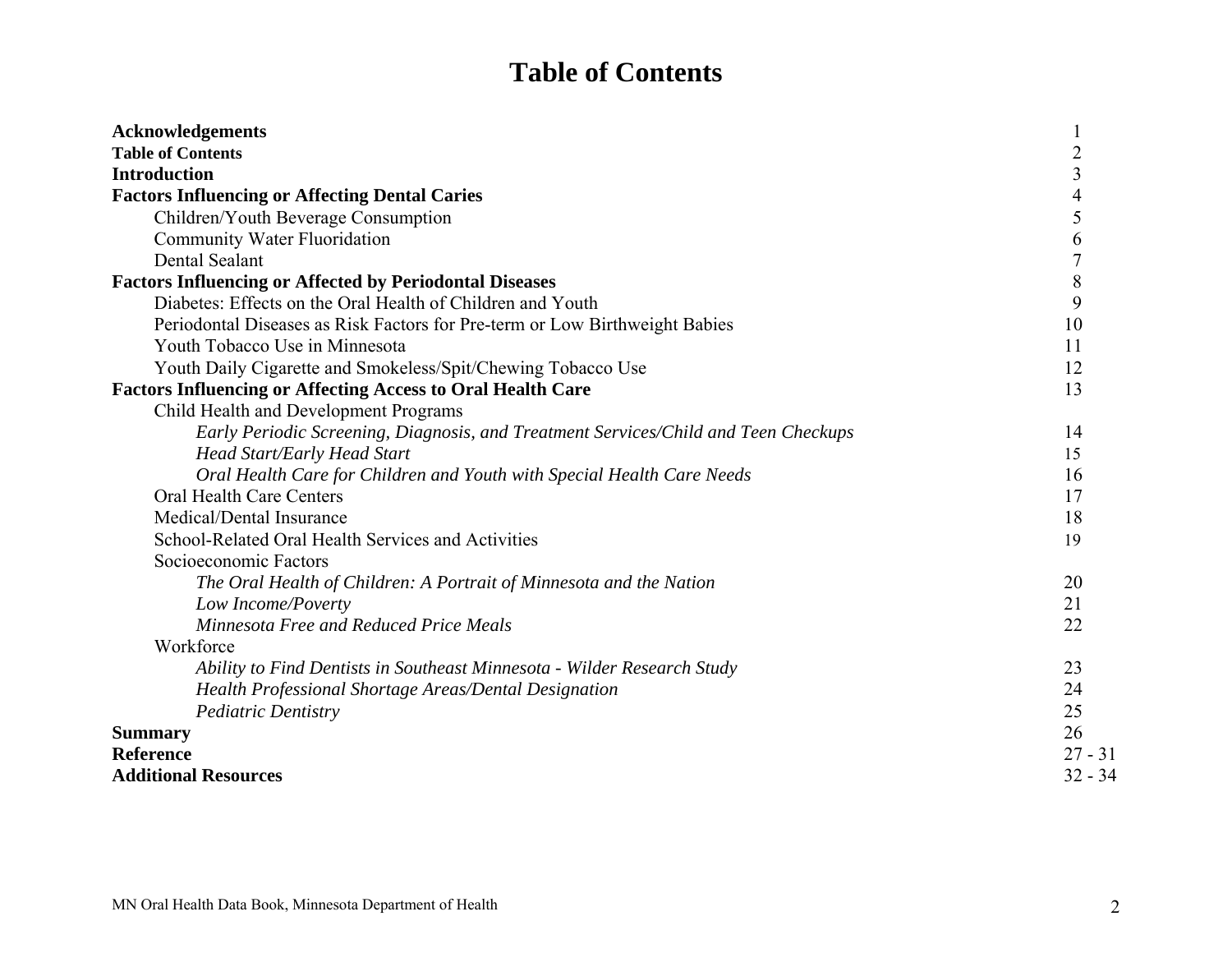#### **Introduction**

Optimal oral health is fundamental to an individual's overall physical, social and emotional well-being. Sound oral health contributes to an individual's quality of life, including self-image and self-esteem, which plays a role in social and educational interactions as well as employment marketability. However, despite a high percentage of fluoridated community water supplies, multiple successful treatment options and expanded opportunities for the provision of oral health services, preventable oral diseases continue to affect Minnesota children and youth.<sup>1</sup>

Many Minnesota children and youth now enjoy better oral health than did their parents. However, certain segments of the population, such as, those who are poor, have special health care needs, or are members of racial or ethnic minority groups, still have severe tooth  $decay$ , much of which remains untreated.<sup>2</sup>

Scientific research has provided a clear understanding that tooth decay is an infectious, transmissible, destructive disease caused by acid-forming bacteria. Data from recent national surveys reaffirm that dental caries is the single most prevalent chronic disease of childhood. Tooth decay is closely linked to socioeconomic levels, with children from low-income families being more likely to develop dental caries (tooth decay) despite their regular exposure to fluoridated water. Children affected with dental caries frequently have problems with school attendance and performance.<sup>3</sup>

Emerging evidence suggests a relationship between periodontal health and overall general health. Of particular concern is the rising rate of children with Type II diabetes who are showing risk factors for periodontal diseases at an earlier age than once known.

Preventable oral health conditions that go untreated adversely affect the United States health care system. Difficulty in accessing oral health care by certain populations has resulted in increased visits to hospital emergency rooms by children and youth for nontraumatic dental care. The cost of palliative care in emergency rooms is substantially higher than in private practice dental offices and is often incomplete.<sup>4</sup> Although the emergency room physician can prescribe antibiotics and pain medications, s/he can not address the underlying problem(s) as a dentist.

The goal of the Minnesota Oral Health Data Book Children and Youth is to gather data from numerous sources into a single document, thereby, providing an overview of the status of the oral health of Minnesota's children and youth and the oral healthcare delivery systems available to them. Hopefully, this landscape of Minnesota-specific oral health data can be used to foster a greater understanding of the importance of addressing and developing statewide oral health promotion and disease prevention activities, services and policies.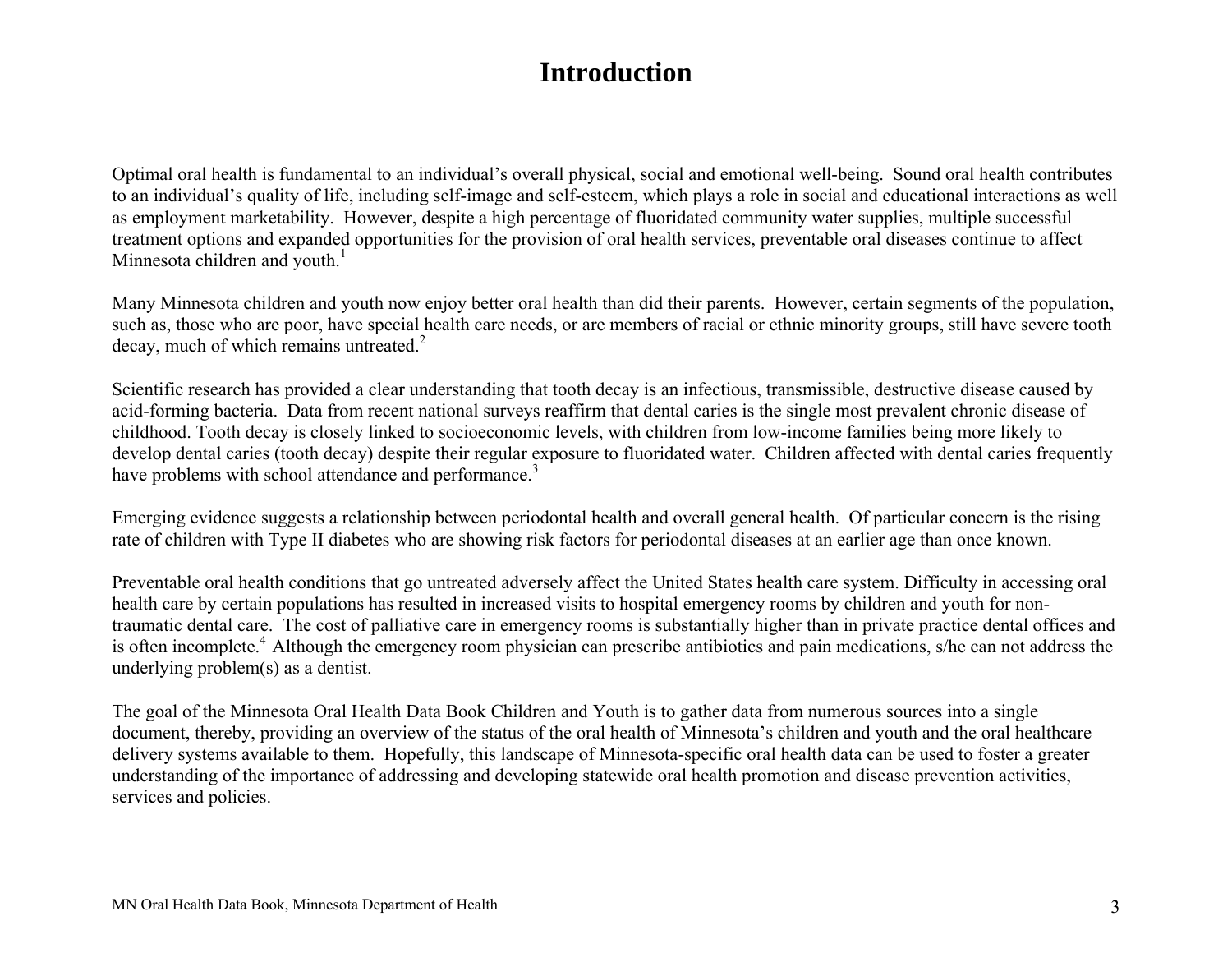### **Factors Influencing or Affecting Dental Caries**

Included in this section:

- Children/Youth Beverage Consumption
- Community Water Fluoridation
- Dental Sealants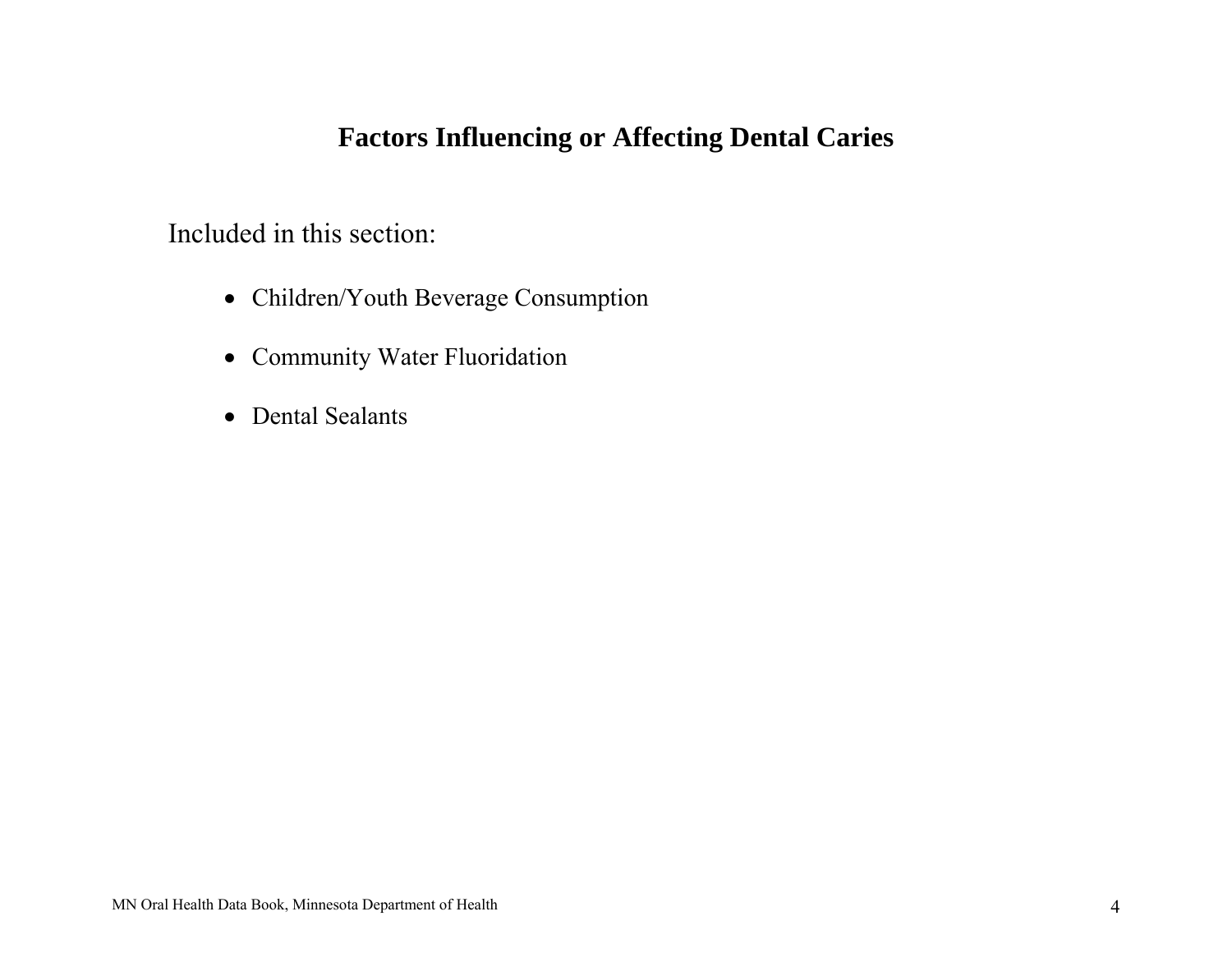### **Children/Youth Beverage Consumption**

#### **Milk:**

Calcium contained in milk contributes to the formation of healthy teeth and bones. One 8 ounce glass of milk contains 300 mg. of calcium. Data from the Minnesota Student Survey indicates that 45-52% of students reported drinking 1 to 2 glasses of milk per day. This contributes only 300 mg. to 600 mg. calcium to the recommended daily intake of 1300 mg. calcium for children and youth 9 – 18 years of age.<sup>5</sup>

#### **Water:**

Sanitary drinking water in the form of tap water, well water or bottled water is essential for maintaining a healthy body. In Minnesota more than 98% of municipal water systems contain optimal fluoride levels (0.9 to 1.5 parts per million (ppm) to prevent dental caries in children. Well water may contain sub-optimal levels of fluoride and should be tested to assure adequate fluoride levels for families with children. Increasingly, people are choosing to drink bottled water for reasons which include convenience, taste, and a perception of safety. Most bottled waters contain only small amounts of natural fluoride. Furthermore, bottled waters must indicate fluoride levels on the label only if fluoride is added during processing.<sup>7</sup> In addition, home water filters may remove fluoride. Therefore, it is important to determine how much fluoride is present in the bottled product or consumed in other forms to assure adequate fluoride intake to prevent tooth decay.

#### **Fruit Juice/Soda Pop/Sports Drinks:**

Children and youth are increasingly consuming soda pop and fruit juices, thereby, replacing milk and water as daily beverages. A typical non-diet soda pop contains approximately nine teaspoons of sugar and a high level of acidity that is associated with increased dental caries in children and youth.<sup>8</sup> Although sports drinks and fruit-based drinks may contain some vitamins and minerals, they contribute to dental caries if consumed frequently or in large amounts.



Source: Minnesota Student Survey, 2004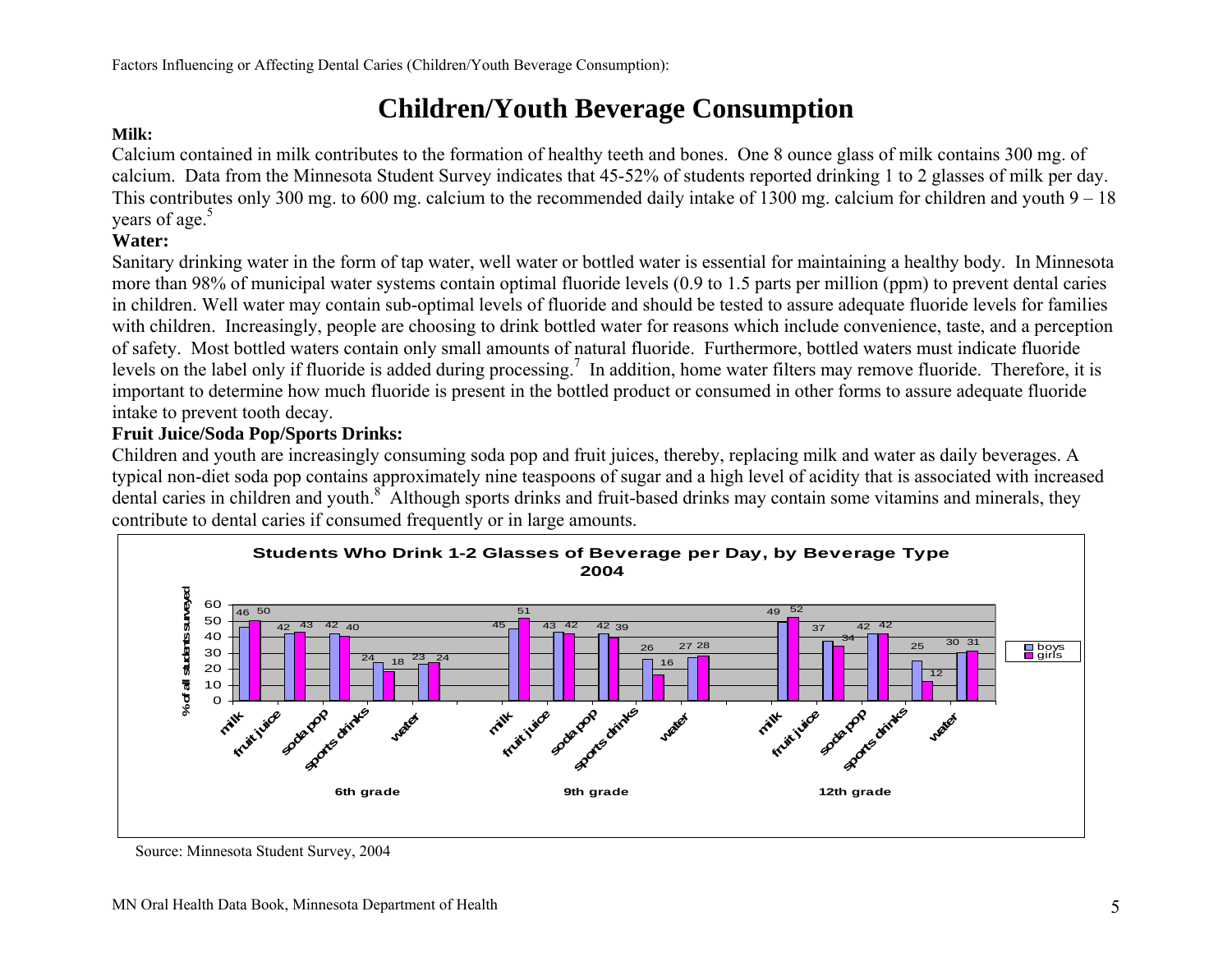#### **Community Water Fluoridation**

Community water fluoridation continues to be the most cost-effective and equitable means to provide protection from tooth decay. Income level or social status does not affect a person's ability to receive the benefits of water fluoridation.<sup>10</sup>

- Minnesota ranks third in the nation, behind Kentucky and Illinois, for percentage of the state population on public water systems receiving fluoridated water. $^{11}$
- About 75% of Minnesotans have access to municipal water supplies which are virtually all fluoridated (98%) compared with an average of only 66% of the U.S. population on fluoridated public water systems. About 25% of the state's population live in rural areas with private wells that probably do not have the optimal amount of fluoride to prevent tooth decay in children.
- The amount of optimally fluoridated water needed daily for children and youth for dental caries prevention is calculated on an age-specific basis using the baseline adult recommendation of 1 part per million fluoride per liter water per day.<sup>13</sup>
- Minnesota's high percentage of community water fluoridation addresses the U.S. Healthy People 2010 Oral Health Objective: *Increase the proportion of the U.S. population served by community water systems with optimally fluoridated water.*<sup>12</sup>





Source: Centers for Disease Control and Prevention, 2006<sup>14</sup> Source: Centers for Disease Control and Prevention. 2006<sup>15</sup>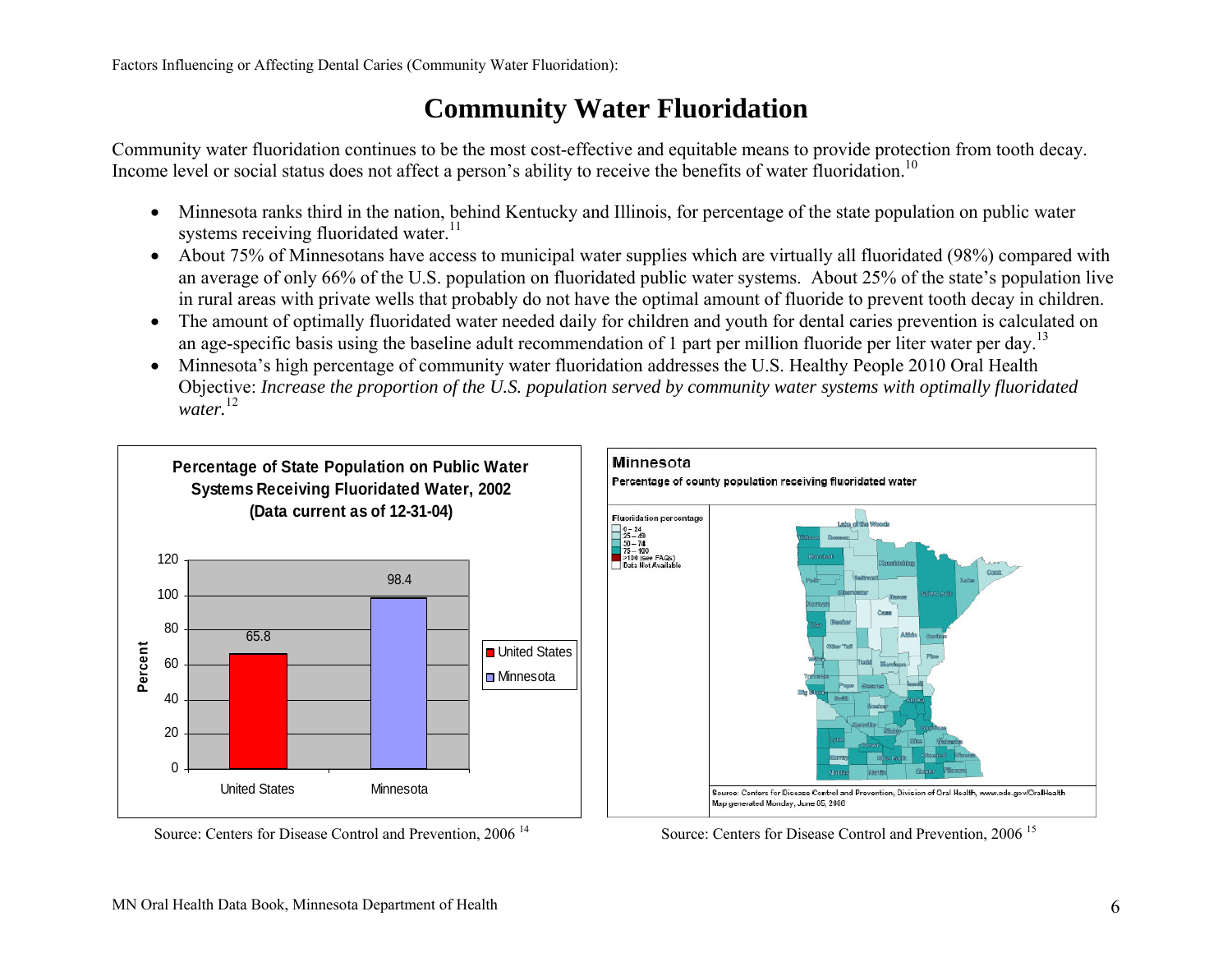### **Dental Sealants**

A dental sealant, also called a pit and fissure sealant, is a plastic material that is professionally applied to the chewing surfaces of back teeth (molars) to prevent cavities. Decay-producing bacteria cannot invade the pits and fissures on chewing surfaces due to the physical barrier provided by the sealant. The likelihood of developing pit and fissure decay begins early in life with children between the ages of 5 and 15 receiving the most benefit from sealants. Appropriate use of dental sealants will reduce morbidity and thus save time and money and the discomfort associated with dental treatment procedures.<sup>16</sup> Nationally, during 1999-2002, an average of 32% of all U.S. children ages 6-19 years received dental sealants.<sup>17</sup> Because there are no statewide oral health surveys or oral health surveillance systems, dental sealant data for Minnesota are limited to information provided by the Minnesota Department of Human Services for children enrolled in Minnesota Public Health Care Programs (Medicaid and MinnesotaCare).

- During 1998 2004, an average of 11% of MN children ages 6 to 12 years who were eligible for public health programs actually received dental sealants; a very slight increase (10.4% to 12.0%) in sealant use was noted during these years.
- Despite this slight increase, the vast majority of eligible children (88%) did not receive dental sealants through Minnesota Public Health Care Programs.

The U.S. Healthy People 2010 Oral Health Objective: *Increase the proportion of children who have received dental sealants on their molar teeth.*<sup>18</sup>



Source: Minnesota Department of Human Services: 2003, 2004 <sup>19</sup>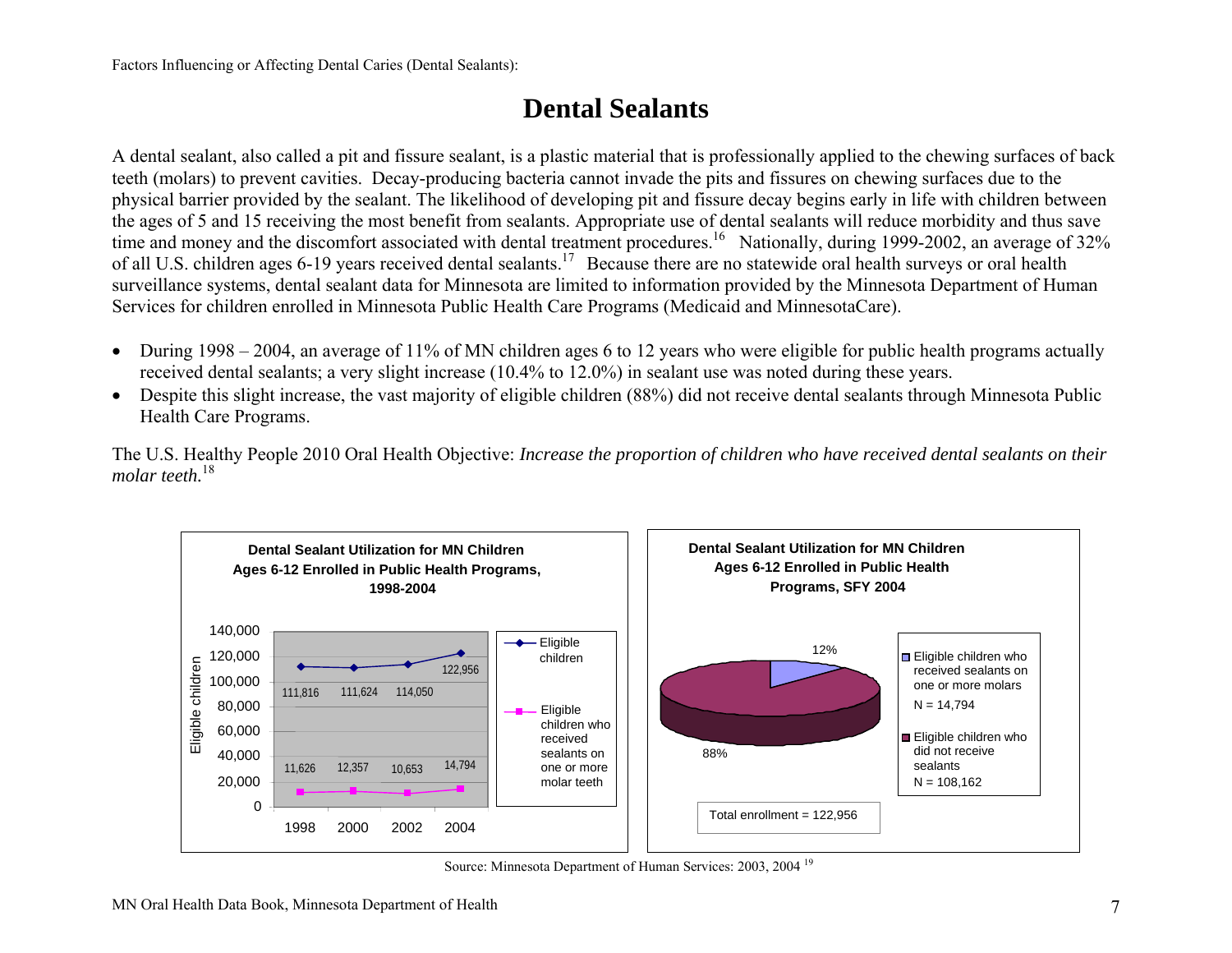#### **Factors Influencing or Affected by Periodontal Diseases**

#### Included in this section:

- Diabetes: Effects on the Oral Health of Children and Youth
- Periodontal Diseases as Risk Factors for Pre-term or Low Birthweight Babies
- Youth Tobacco Use in Minnesota
- Youth Daily Cigarette and Smokeless/Spit/Chewing Tobacco Use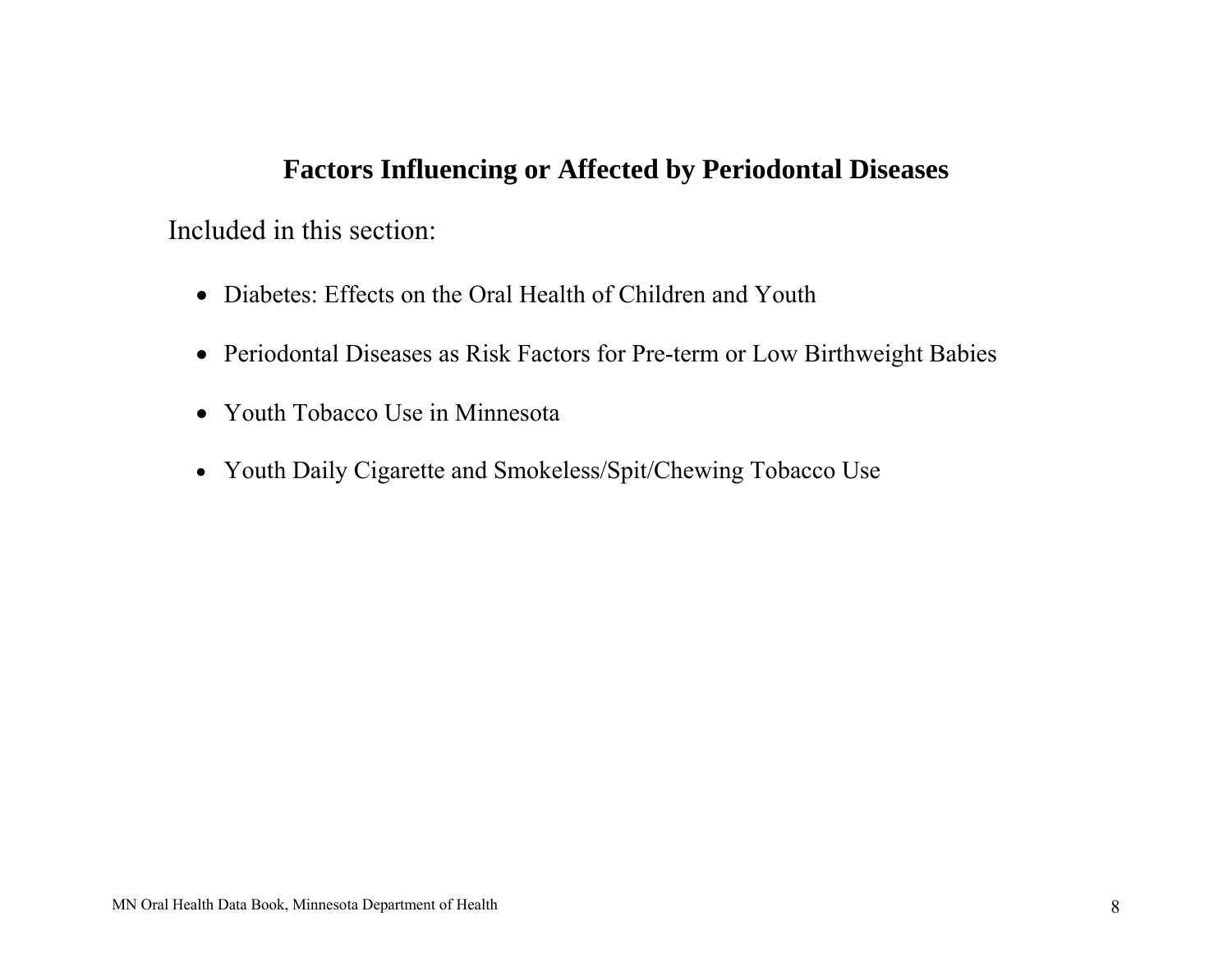Factors Influencing or Affected by Periodontal Diseases (Diabetes: Effects on the Oral Health of Children and Youth):

### **Diabetes: Effects on the Oral Health of Children and Youth**

Persons with diabetes have a higher incidence of periodontal diseases with more severe forms contributing to impaired oral health. Conversely, severe untreated periodontal diseases often make control of blood sugar more difficult putting diabetics at risk for health complications.<sup>20</sup> Regular dental visits, including dental cleanings, provide opportunities for prevention, early detection and treatment of periodontal diseases which has been found to improve glycemic load (blood glucose) in patients with poorly-controlled diabetes. <sup>21</sup>

- $\bullet$ One in 10 Minnesotans either has diabetes or is at high risk of developing it.<sup>22</sup>
- •281,000 Minnesotans have diabetes; of that total, 200,000 know they have this health problem and 81,000 are unaware of it.<sup>23</sup>
- •In children and teens with diabetes, tooth and gum diseases appear to begin around puberty and worsen with age. $^{24}$
- • Children with diabetes frequently have much higher plaque and gingivitis levels and other serious dental problems than non-diabetic children. $25$
- Improving the gingival health of children and youth with diabetes addresses the U.S. Healthy People 2010 Oral Health Objective: *Reduce periodontal disease*.<sup>26</sup>

A recent study (2006) conducted at Columbia University Medical Center found that children with diabetes develop gum diseases earlier in life than those without diabetes. Children participating in the study also had more plaque and gingival inflammation and, therefore, greater periodontal destruction than non-diabetic children. Number of teeth with more than 2mm attachment loss was significantly higher in diabetic children, as seen below.<sup>27</sup>



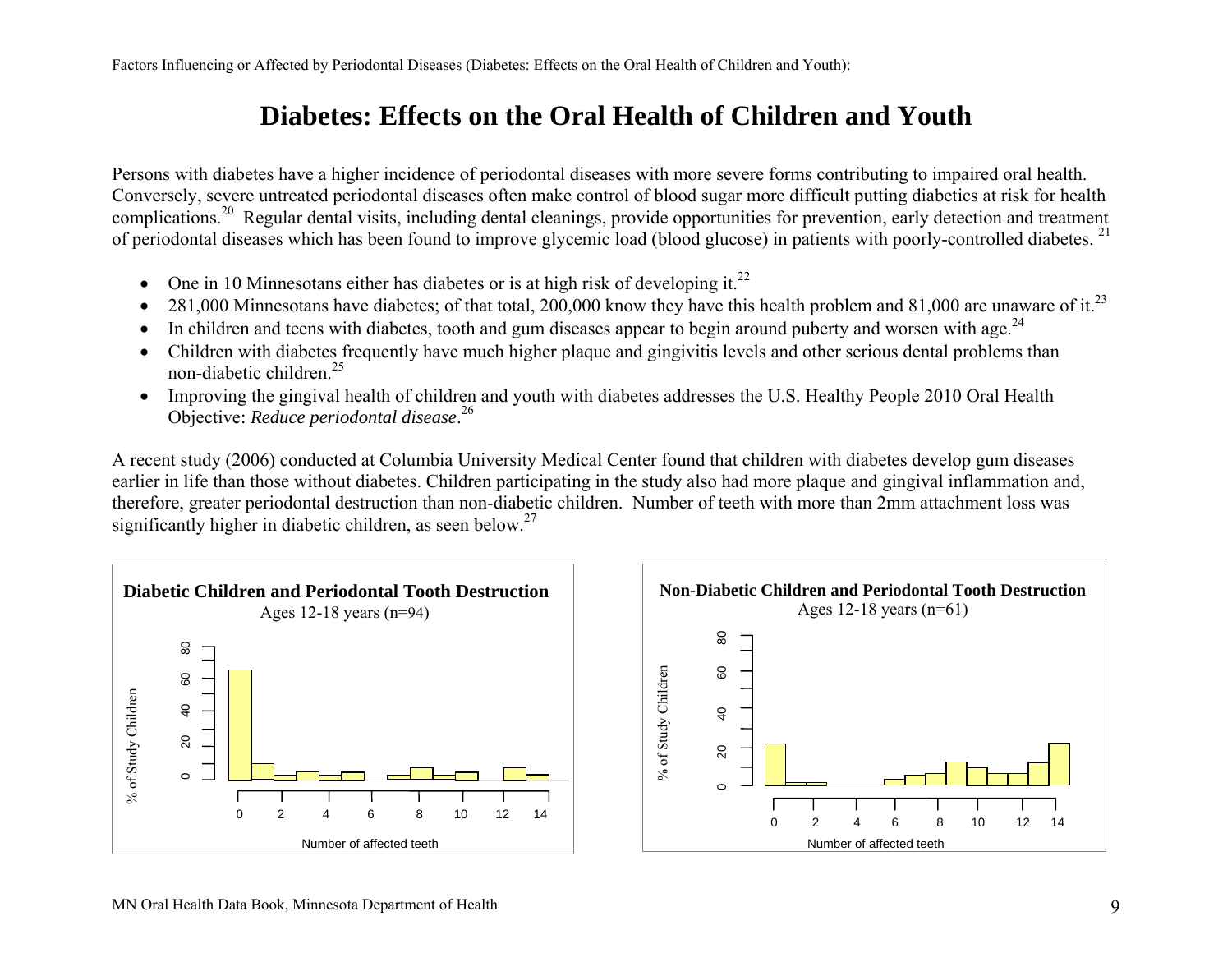Factors Influencing or Affected by Periodontal Diseases (Periodontal Diseases as Risk Factors for Pre-term or Low Birthweight Babies):

### **Periodontal Diseases as Risk Factors for Pre-Term or Low Birthweight Babies**

Evidence suggests that pregnant women who have periodontal diseases may be seven times more likely to have a baby that is born too early (prior to 37 weeks gestation) or too small (less than 2500 grams or 5.5 lbs.).<sup>28</sup>

While not all studies have supported the association between maternal periodontal health/disease and pregnancy outcomes, certain bacteria in the mouth may be related to pre-term delivery and low birth-weight (LBW).<sup>29</sup> Pregnant women with periodontitis were found to have 65% higher C-reactive protein (CRP) levels compared to women with healthy periodontal tissues. CRP has been associated with pre-eclampsia and pre-term delivery and is a risk factor for cardiovascular disease as well.<sup>30</sup>

Although more research is needed to confirm the manner in which periodontal diseases may affect pregnancy outcomes, this issue does warrant caution and concern. The graph below shows the distribution of LBW over time for selected racial/ethnic populations.

- LBW has remained quite low (4-6%) over the past 15 years for most racial/ethnic groups in Minnesota (being slightly higher in the US: 6-8%), *excep<sup>t</sup>* for African-American mothers who delivered 11.5% LBW infants in MN during 1989-1993, declining to 8.5% in 2000-2004. U.S. figures for African Americans did not show any measurable decrease over these years (13.4-13.3%).
- African-American mothers in Minnesota gave birth to three times as many LBW infants when compared with White mothers during 1989-1993, and approximately twice the percentage of LBW White infants during 2000-2004.
- U.S. Healthy People 2010 Objective for LBW is: *Reduce low birth weight (LBW)…to less than 5% of all live births.<sup>31</sup>*

Note: Persons of Hispanic origin may be of any race, or multiple races.

#### Sources:

MDH Center for Health Statistics birth certificate data; National Center for Health Statistics (NCHS) web site data.

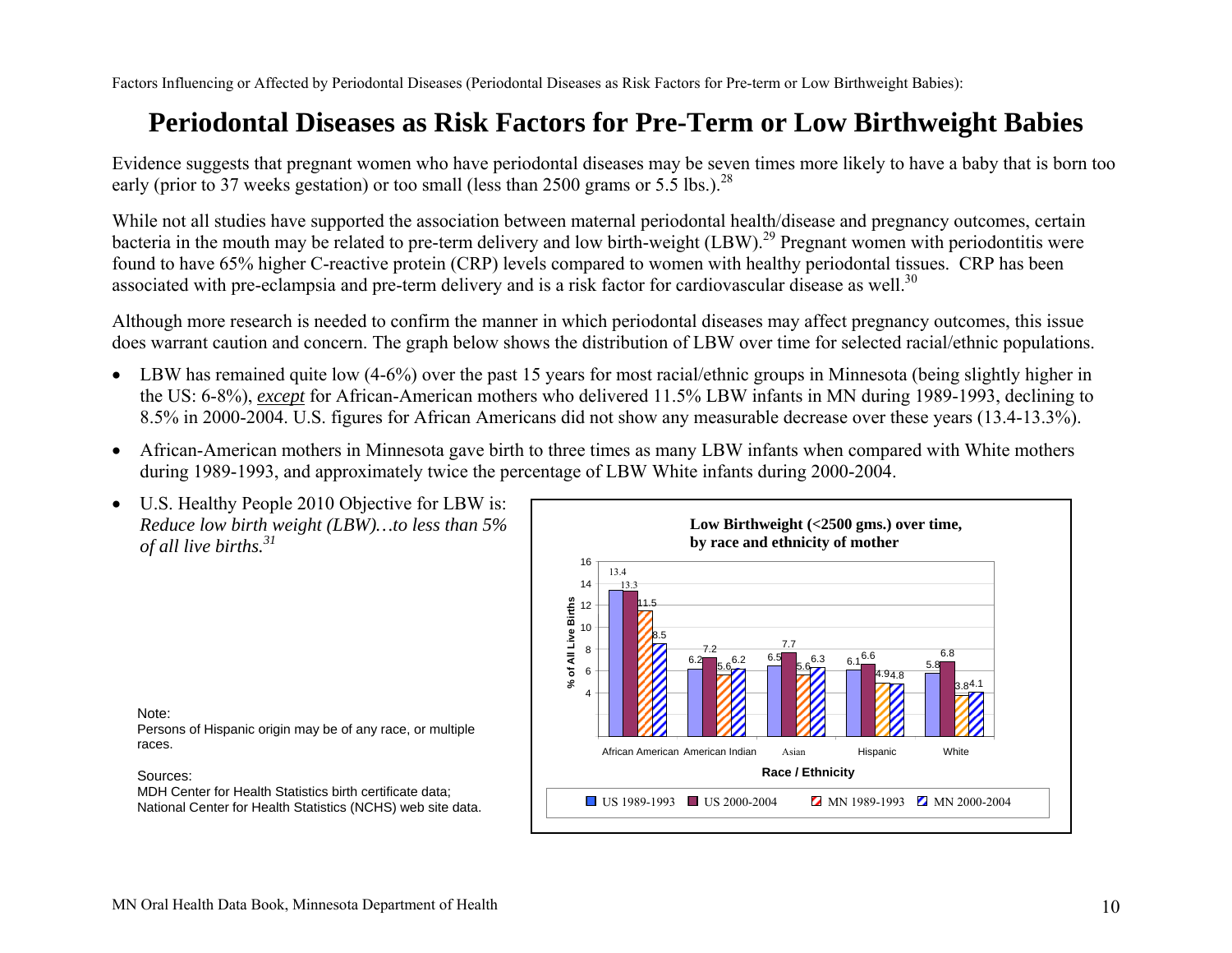Factors Influencing or Affected by Periodontal Diseases (Youth Tobacco Use in Minnesota):

### **Youth Tobacco Use in Minnesota**

Although rates are currently declining, the use of cigarettes, smokeless tobacco, and cigars among youth suggests that the risk for nicotine addiction and subsequent health problems caused by tobacco, in particular the effects on the oral cavity, continue to be issues of concern. Smokers have seven times the risk of developing gum diseases when compared with non-smokers.<sup>32</sup> Smokeless tobacco can cause gums to recede and increases the likelihood of losing bone that holds teeth in place.<sup>33</sup> Youth are most likely to try smoking and using smokeless tobacco during the ages of 11-15 years, or sixth through tenth grade.<sup>34</sup>

As reported by MN students responding to the Minnesota Student Survey:

- During the years 2000-2005, tobacco use by middle school students in the 30 days prior to each survey has steadily decreased in both MN and U.S.
- •In addition, usage by MN middle school students was slightly lower than the national average for each of these years.
- • While also declining, tobacco use by MN high school students in the 30 days prior to each survey was slightly higher than the national average at each measurement point.



Footnote: 2004 U.S. only; 2005 MN only

Source: Minnesota Department of Health, Center for Health Statistics, December 2005 <sup>35</sup>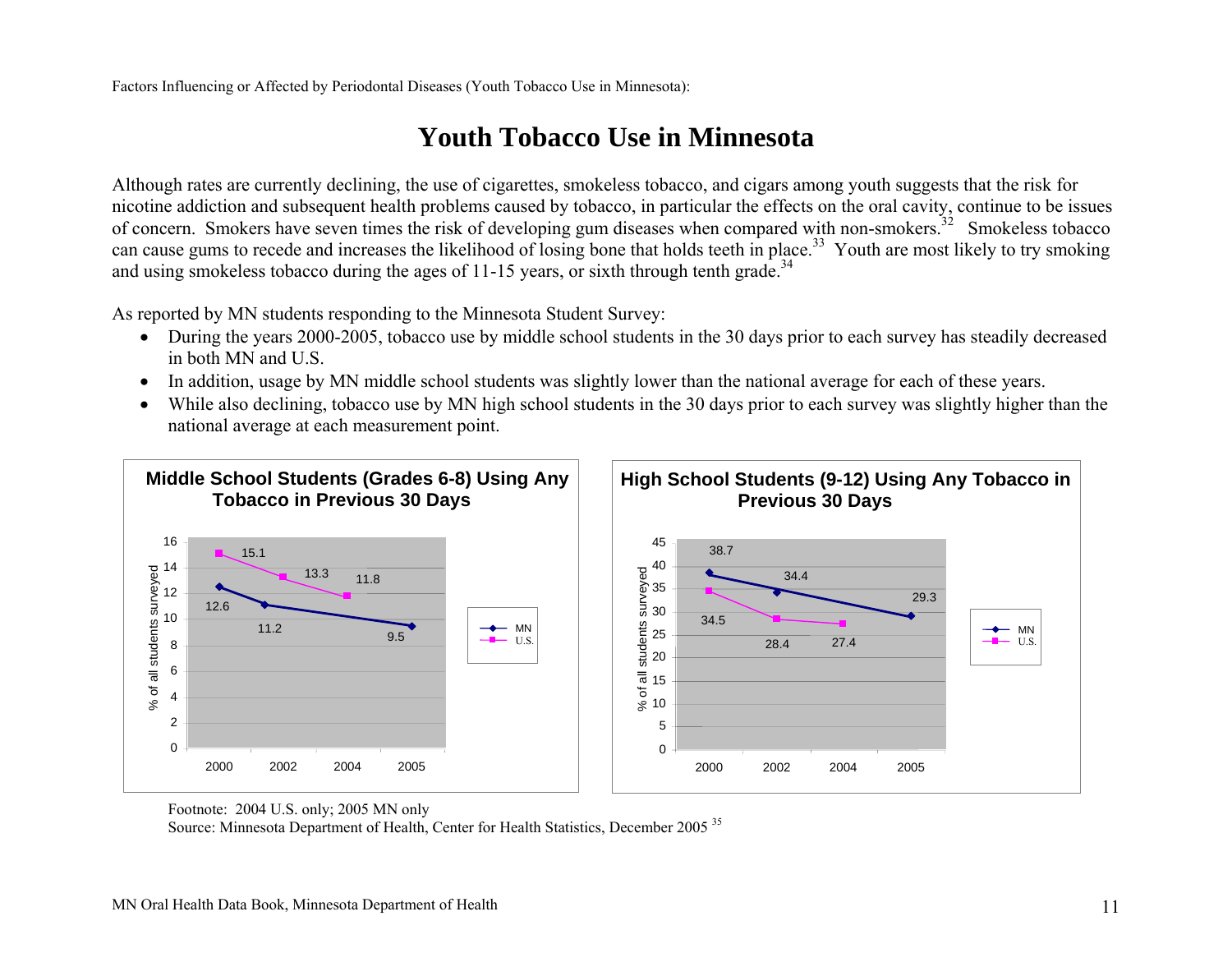Factors Influencing or Affected by Periodontal Diseases (Youth Daily Cigarette and Smokeless/Spit/Chewing Tobacco Use):

### **Youth Daily Cigarette and Smokeless/Spit/Chewing Tobacco Use**

Smoking cigarettes, cigars, and pipes, as well as using smokeless tobacco or chewing tobacco (also known as snuff or spit tobacco), increases the risk for oral cancer.<sup>36</sup> Users of smokeless tobacco are more likely to develop dental caries, particularly on the root surfaces of teeth, than non-users. $37$ 

Note: all of the following data from the Minnesota Student Survey is self-reported:

- $\bullet$  16% of all 12<sup>th</sup> grade students in regular public schools used cigarettes *daily* in 2004, with an additional 7% of all 9<sup>th</sup> grade students and  $1\%$  of all  $6<sup>th</sup>$  grade students, including both boys and girls.
- In contrast, more than half of all students in alternative schools and area learning centers reported using cigarettes on a *daily* basis in 2004, both boys (57%) and girls (58%). This percentage is more than double that of all students in regular public schools.
- Smokeless tobacco is definitely gender-related. Less than .5% of girls in any of the school systems reported using chewing tobacco. One to seven percent (1-7%) of all boys used chewing tobacco *daily* with the percentage accelerating slightly with each grade level.

| Question                                                                           | Answer                   |       | Grade 6 |      | Grade 7 |       | Grade 8 |
|------------------------------------------------------------------------------------|--------------------------|-------|---------|------|---------|-------|---------|
|                                                                                    |                          |       | Gender  |      | Gender  |       | Gender  |
|                                                                                    |                          | Male  | Female  | Male | Female  | Male  | Female  |
| During the past 12 months,<br>how often have you used<br>chewing tobacco or snuff? | Daily                    | $1\%$ | $< 5\%$ | 3%   | $.5\%$  | $7\%$ | $< 5\%$ |
| During the past 12 months,<br>how often have you used<br>cigarettes? $^{12}$       | Daily<br>$\overline{20}$ | $1\%$ | $1\%$   | 7%   | 7%      | 16%   | 16%     |

#### **Regular Public Schools**

Source: Minnesota Student Survey, 2004 <sup>39</sup>

| Ouestion                                                                           | Answer |       | Gender  |
|------------------------------------------------------------------------------------|--------|-------|---------|
|                                                                                    |        | Male  | Female  |
| During the last 12 months, how<br>often have you used cigarettes?                  | Daily  | 57%   | 58%     |
| During the last 12 months, how often<br>have you used chewing tobacco or<br>snuff? | Daily  | $4\%$ | $< 5\%$ |

#### **Alternative Schools and Area Learning Centers**

Source: Minnesota Student Survey, 2004 <sup>38</sup>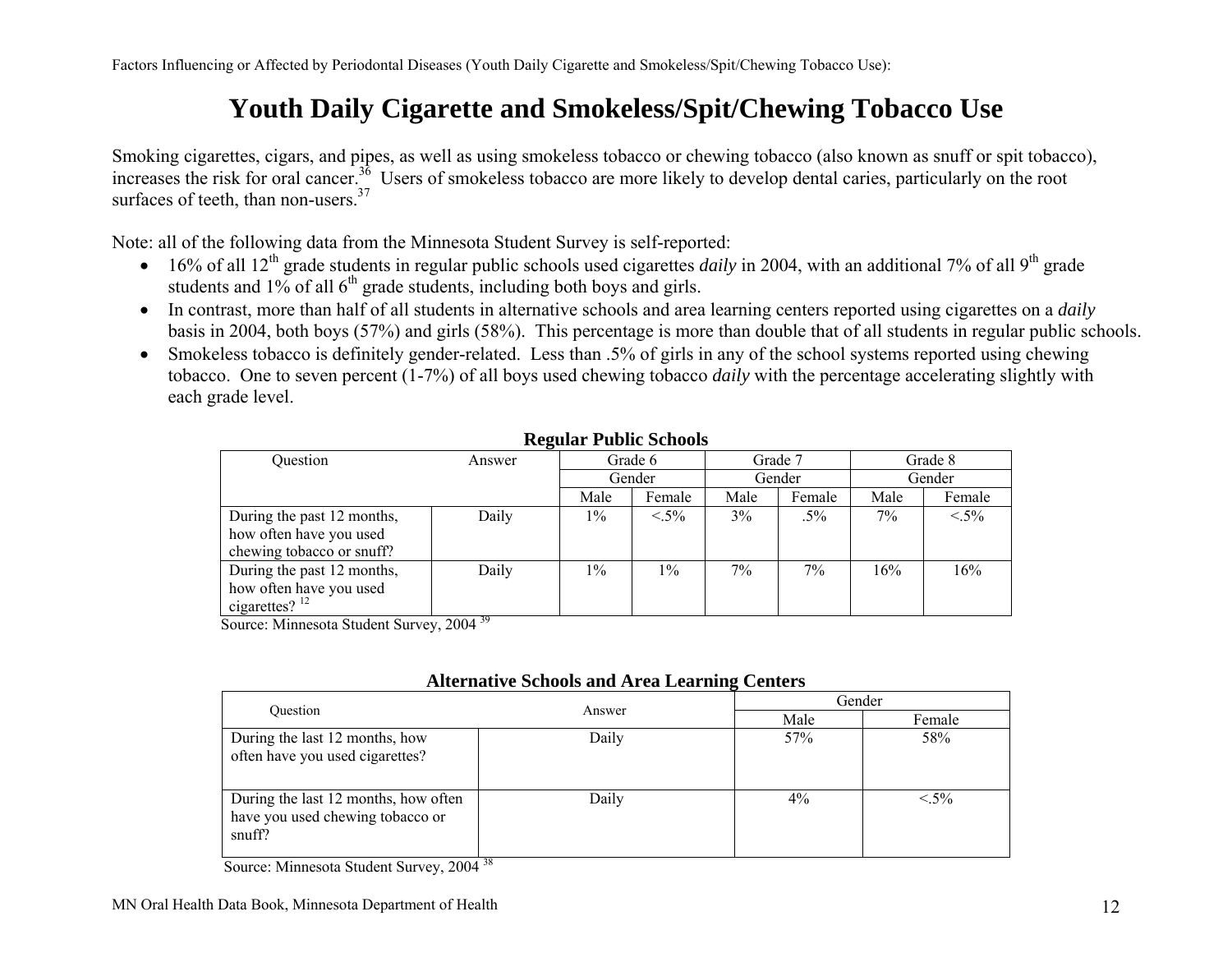#### **Factors Influencing or Affecting Access to Oral Health Care**

#### Included in this Section:

- Child Health and Development Programs *Early Periodic Screening, Diagnosis, and Treatment Services/Child and Teen Checkups Head Start/Early Head Start Oral Health Care for Children and Youth with Special Health Care Needs*
- Dental Health Care Centers
- Medical/Dental Insurance
- School Oral Health Services and Activities
- Socioeconomic Factors *The Oral Health of Children Low Income/Poverty Minnesota Free and Reduced Price Meals*
- Workforce

*Ability to Find Dentists in Southeast Minnesota- Wilder Research Study Health Professional Shortage Area/Dental Designation Pediatric Dentistry*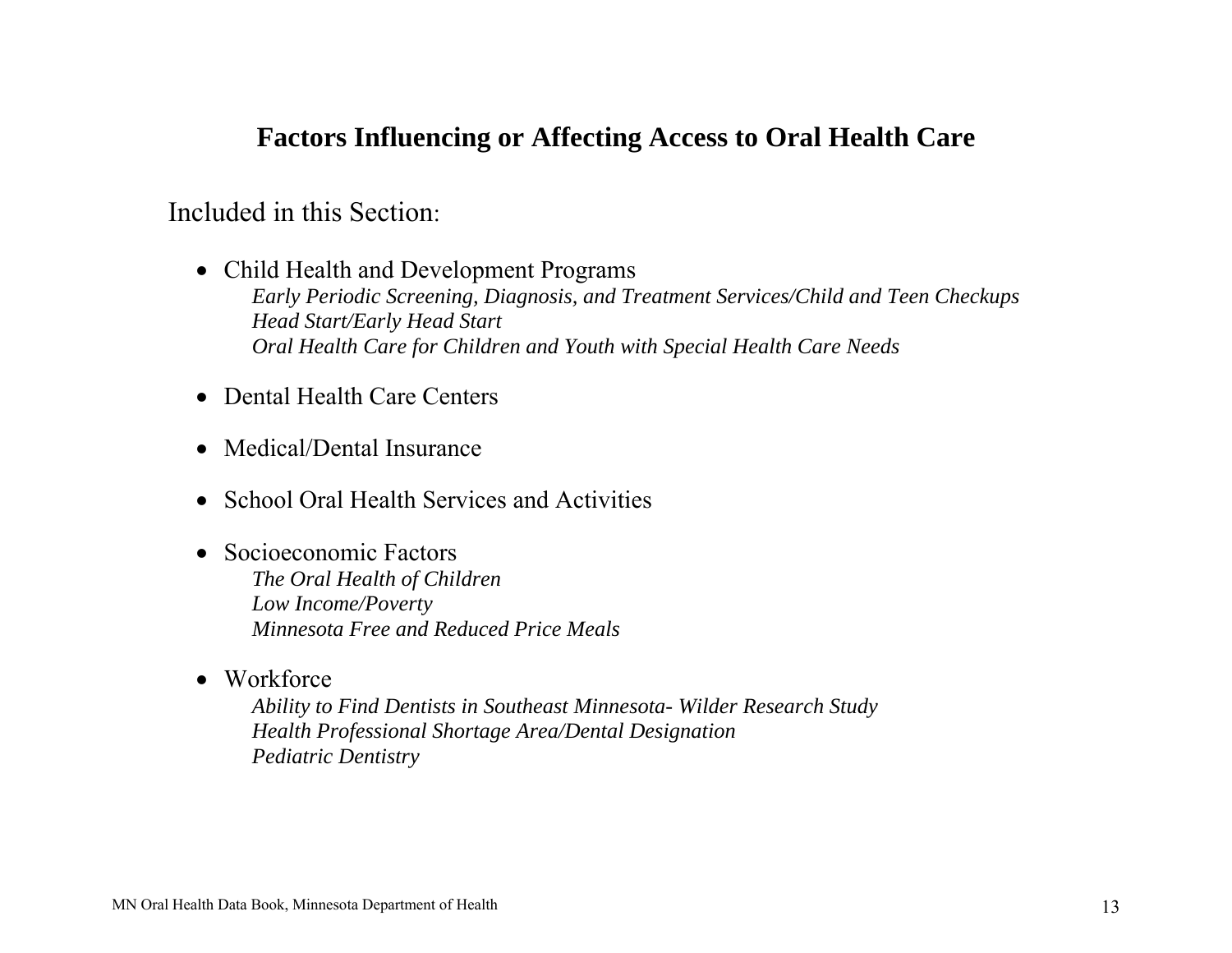### **Early Periodic Screening, Diagnosis and Treatment Services/Child and Teen Checkups**

Early Periodic Screening, Diagnosis and Treatment (EPSDT) is the federal package of Medicaid benefits for children and youth. Under EPSDT requirements, states must provide comprehensive health and development screenings, as well as vision, dental, and hearing services to children and youth up to age 21.<sup>39</sup> The program does not define which specific dental services must be provided. However, at a minimum, dental benefits must include relief of pain and infection, restoration of teeth, and maintenance of dental health. Oral assessment as well as direct dental referral is required for every child in accordance with the periodicity schedule set by the state  $40$ 

**Child and Teen Checkups (C&TC)** is the name given to Minnesota's EPSDT program. MN C&TC is a comprehensive child health program provided to children (newborn through age 20) who are enrolled in Medical Assistance or MinnesotaCare.<sup>41</sup>

- •In fiscal year (FY) 2005, eligible children ages 6-14 received the most dental services (54%) compared with other age groups.
- •During the years 2001-2005, the number of eligible children ages 6-9 receiving any dental services increased from 41% to 48%.







Health Systems Capacity Measure #07B, 2006  $43$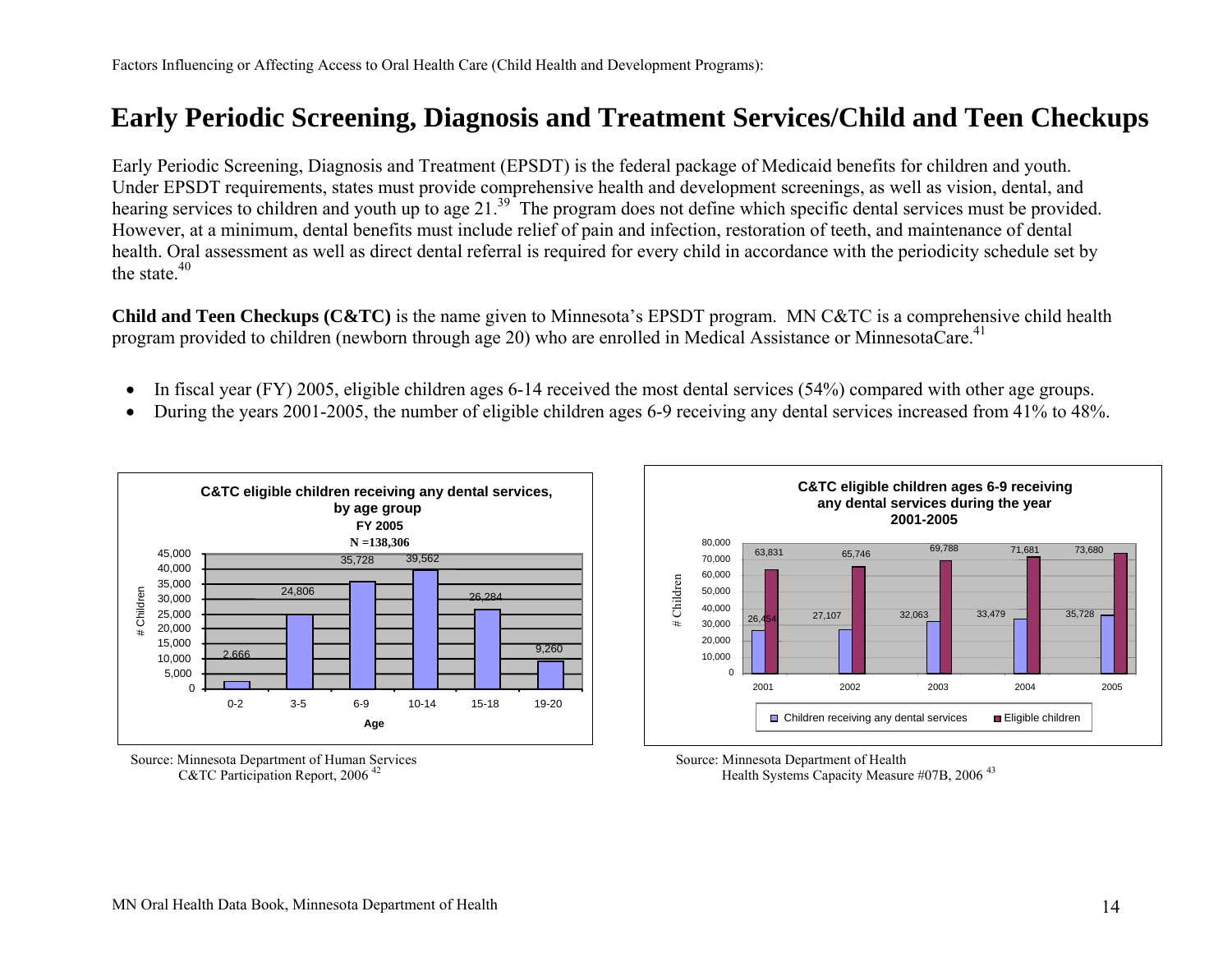Factors Influencing or Affecting Access to Oral Health Care (Child Health and Development Programs):

### **Head Start/Early Head Start**

Head Start (ages 3 & 4 years) and Early Head Start (ages 0-3 years) are federal programs that serve children, pregnant women (Early Head Start only) and their families.<sup>44</sup> The overall goal of these programs is to increase the school readiness of young children in lowincome families. Program Performance Standards define that upon enrollment, and no later than 90 days thereafter, every child in Head Start must receive preventive and primary medical and dental examinations as well as mental health assessments.<sup>45</sup>

Barriers to obtaining preventive oral health services for Minnesota Head Start children are reduced or removed through on-site delivery of care by dentists, collaborative practice dental hygienists, or dental assistants working under direct supervision of a dentist. In addition, oral health activities at Head Start centers or home settings address the U.S. Healthy People 2010 Oral Health Objective: *Increase the proportion of low-income children and adolescents who received any preventive dental service during the past year.*<sup>46</sup>

- Number of children ages 0-3 who received a dental screening in 2004-05 (n=890) was more than double the number receiving a dental exam (n=400), which is age appropriate for very young children.
- More than two-thirds (67%) of three- and four-year olds who received a dental exam subsequently received preventive dental care.
- $\bullet$  More than four-fifths (81%) of three- and four-year olds who were diagnosed as needing dental treatment actually did receive treatment.



 \* Length of program enrollment varies for individual children; \*\* Required by Head Start Program (but not Early Head Start) some participation may be brief

Source: Minnesota Head Start Program Information Report, 2006 <sup>47</sup>

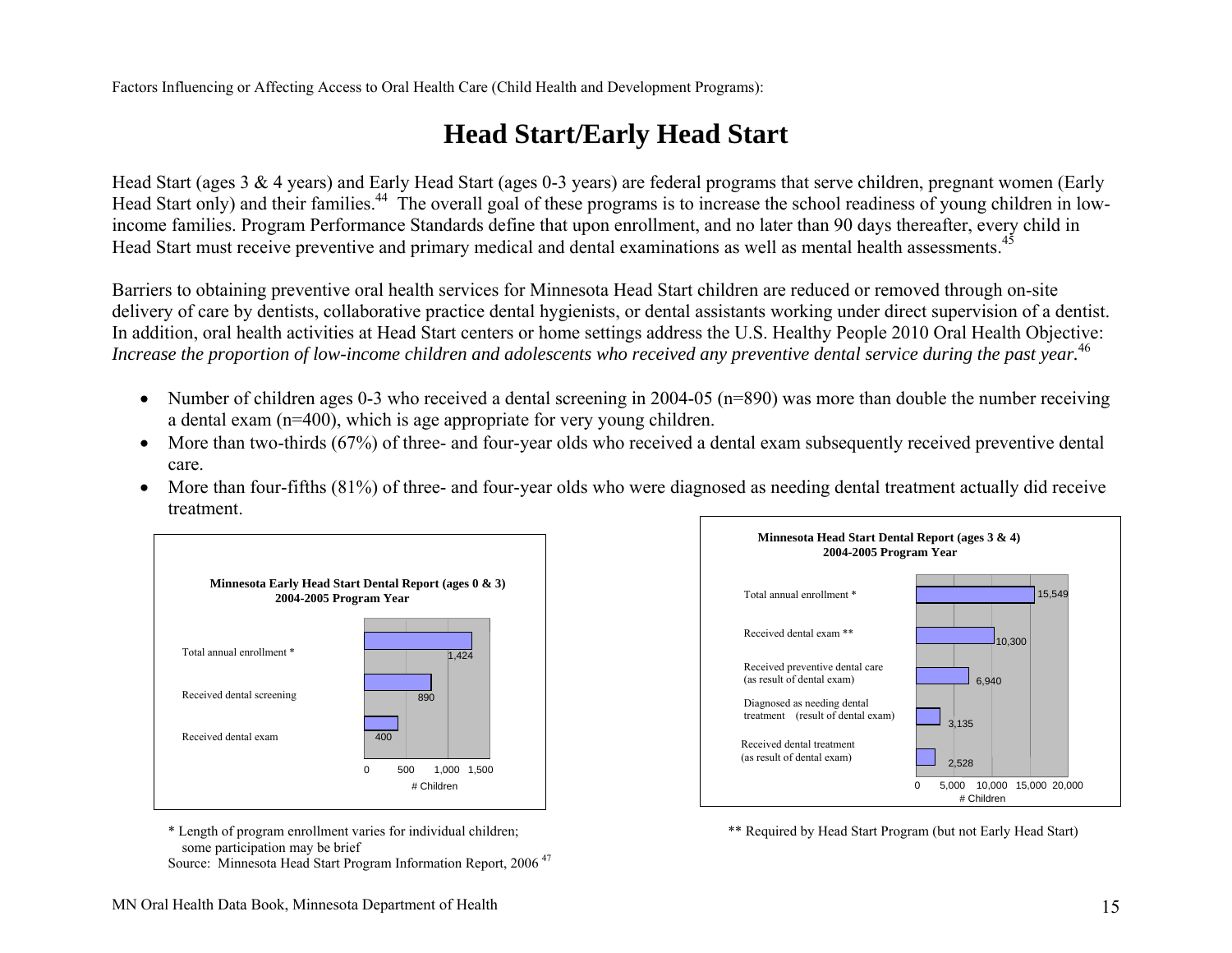### **Oral Health Care for Children and Youth with Special Health Care Needs**

Children and Youth With Special Health Care Needs (CYSHCN) are defined by the federal Maternal and Child Health Bureau as "those children (from birth to age 21) who have, or are at increased risk for a chronic physical, developmental, behavioral, or emotional condition and who also require health and related services of a type or amount beyond that required by children generally." <sup>48</sup>

Oral health care is the most prevalent unmet health need among U.S. children and youth with special health care needs.<sup>49</sup> Children with disabilities are at increased risk for oral infections, delayed tooth eruption, periodontal diseases, enamel irregularities and moderate-to-severe malocclusion. Certain medications and therapies, special diets and difficulty in maintaining adequate daily oral health care are contributing factors to adverse oral health  $50$ 

- •There are an estimated 160,946 CYSHCN in Minnesota.<sup>51</sup>
- •Approximately 36,000 CYSHCN in Minnesota did not receive preventive dental care or complete restorative dental care in 2001.<sup>52</sup>
- Lack of dental insurance coverage is one reason that over 50% of respondents to the National Survey of Children with Special Health Care Needs indicated *cost* as the most important reason that CYSHCN did not receive all needed dental care.<sup>53</sup>

### **Reasons Minnesota CYSHCN Did Not Receive All Needed Dental Care**

#### **in Ranked Order**

|                                   | # Respondents | % Respondents |
|-----------------------------------|---------------|---------------|
| Cost                              | 5394          | 51.53         |
| Health Plan Problem               | 3088          | 29.50         |
| Difficulty Getting an Appointment | 1224          | 11.69         |
| Other Reason                      | 1131          | 10.80         |
| No Insurance                      | 845           | 8.08          |
| Not Available in Area             | 701           | 6.69          |
| Couldn't Find Someone             | 638           | 6.10          |
| Not Convenient Times              | 558           | 5.33          |
| Doctor Did Not Know How to Treat  | 360           | 3.44          |
| Child Refused to Go               | 145           | 1.38          |

 $(n = 10, 525)$  children not receiving needed care)

Source: Minnesota Department of Health Fact Sheet, Children with Special Health Needs-Oral Health, 2004 <sup>54</sup>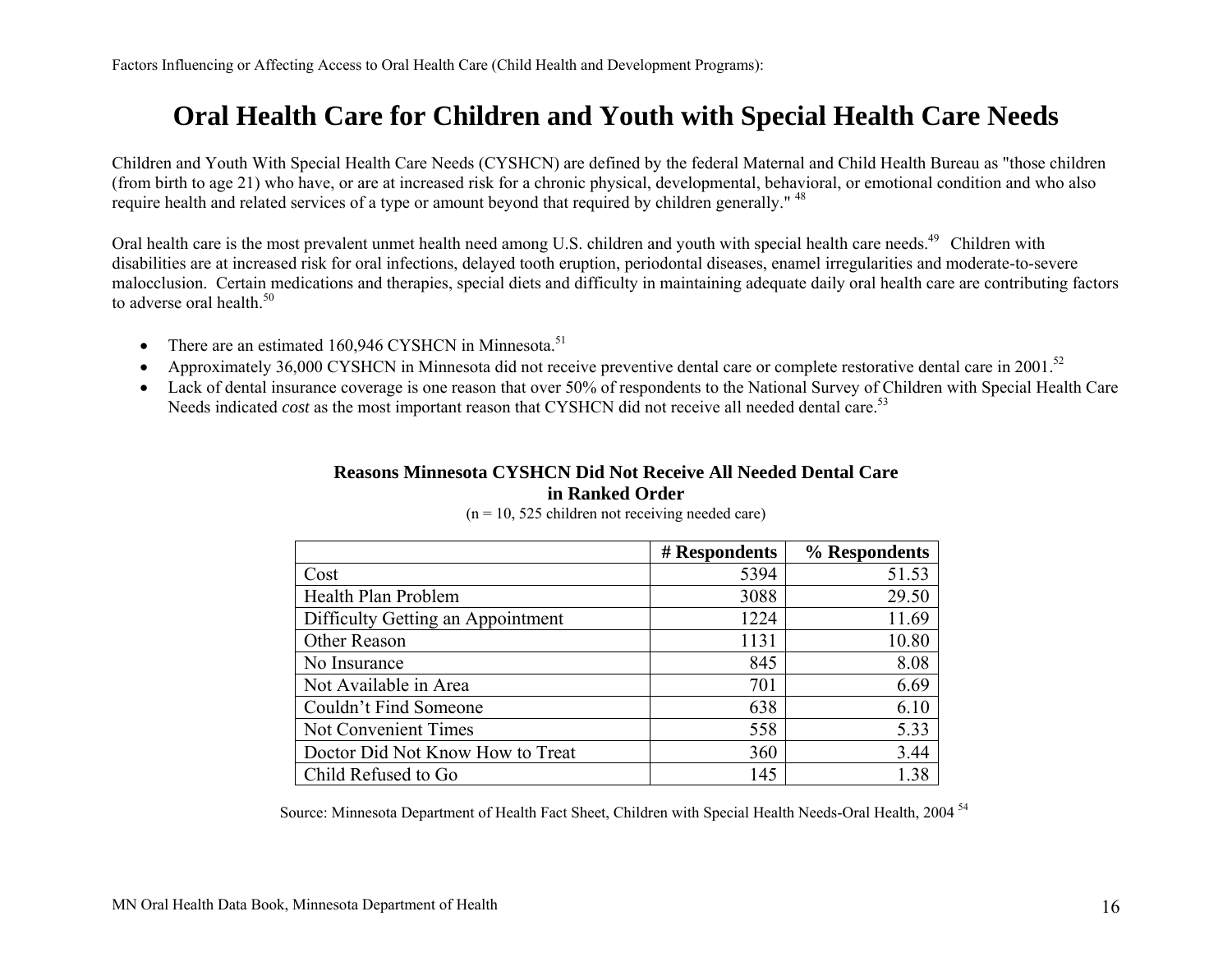Factors Influencing or Affecting Access to Oral Health Care (Dental Health Care Centers):

### **Minnesota Federally Qualified Health Centers**

Minnesota's Federally Qualified Health Centers (FQHCs) serve medically underserved urban, rural, tribal, homeless and migrant farm-worker populations. They provide directly or by referral, primary and preventive over all health care, as well as, mental health services, dental services, transportation and translation services.<sup>55 56</sup> The majority of patients served by FQHC clinics are low-income and uninsured.

The Minnesota Association of Community Health Centers is a non-profit association of FQHCs and other providers that offer comprehensive preventive and primary health care services to all individuals regardless of their ability to pay.

Minnesota FQHC clinics address the U.S. Healthy People 2010 Oral Health Objective: *Increase the proportion of local health departments and community-based health centers, including community, migrant, and homeless health centers that have an oral health component.*<sup>57</sup>

Minnesota Association of Community Health Centers statistics:<sup>58</sup>

- Minnesota FQHC clinics provide dental services on-site (10 clinics) or through referrals to outside clinics (6 clinics).
- $\bullet$ From 2000 to 2004, the number of dental patients seen at Minnesota FQHCs has increased roughly 70 percent.
- •In 2005, 28,000 people received dental care through Minnesota FQHCs.
- 34% of Minnesota FQHC patients are less than 19 years of age.

#### **Federally Qualified Health Centers in Minnesota, 2006**

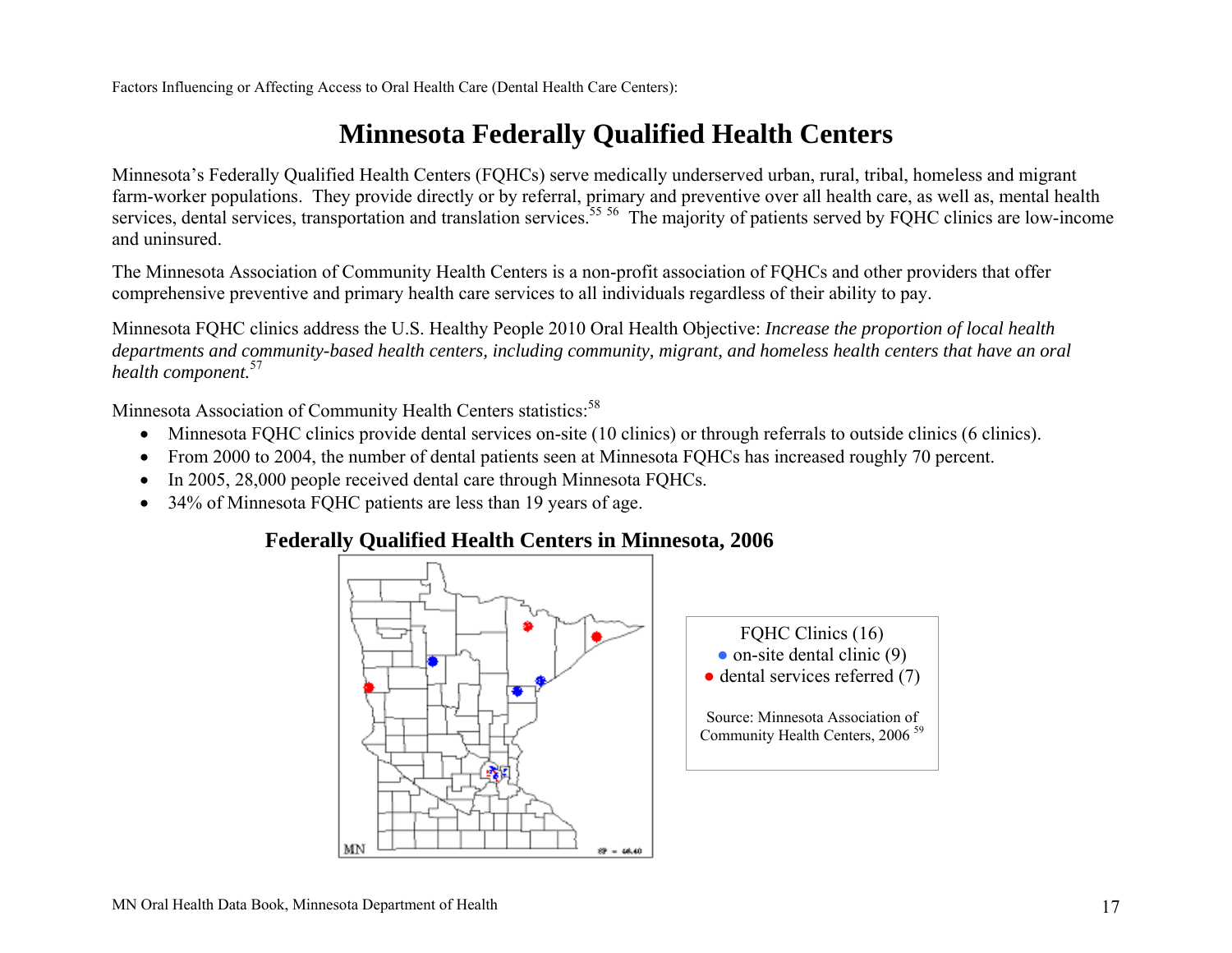Factors Influencing or Affecting Access to Oral Health Care (Medical/Dental Insurance):

### **Medical and Dental Insurance**

- •Minnesota has consistently had one of the lowest rates of persons without medical and dental insurance in the country.
- •In 2004, an estimated  $68,000$  Minnesota children lacked medical insurance.<sup>60</sup>
- •For every child without medical insurance, there are 2.6 children without dental insurance.<sup>61</sup>
- • Minnesota in 2002, 21% of all children over age three were without dental coverage; dental coverage was much lower in greater Minnesota than the Twin Cities area.<sup>62</sup>
- Minnesota children with no medical insurance coverage receive substantially less medical and dental preventive care than do children covered by medical insurance.<sup>63</sup>
- •Lowest rates of uninsured (4.4%) are in the 7-county metro area as well as the east central region of Minnesota.
- •Highest uninsured rates are in northern Minnesota (northeast 9.7%; northwest 8.1%).



Source: National Survey of Children's Health, 2003<sup>64</sup> Source: Children's Defense Fund, The Road Not



 Traveled: Universal Children's Health Care Coverage in Minnesota, April 2006 <sup>65</sup>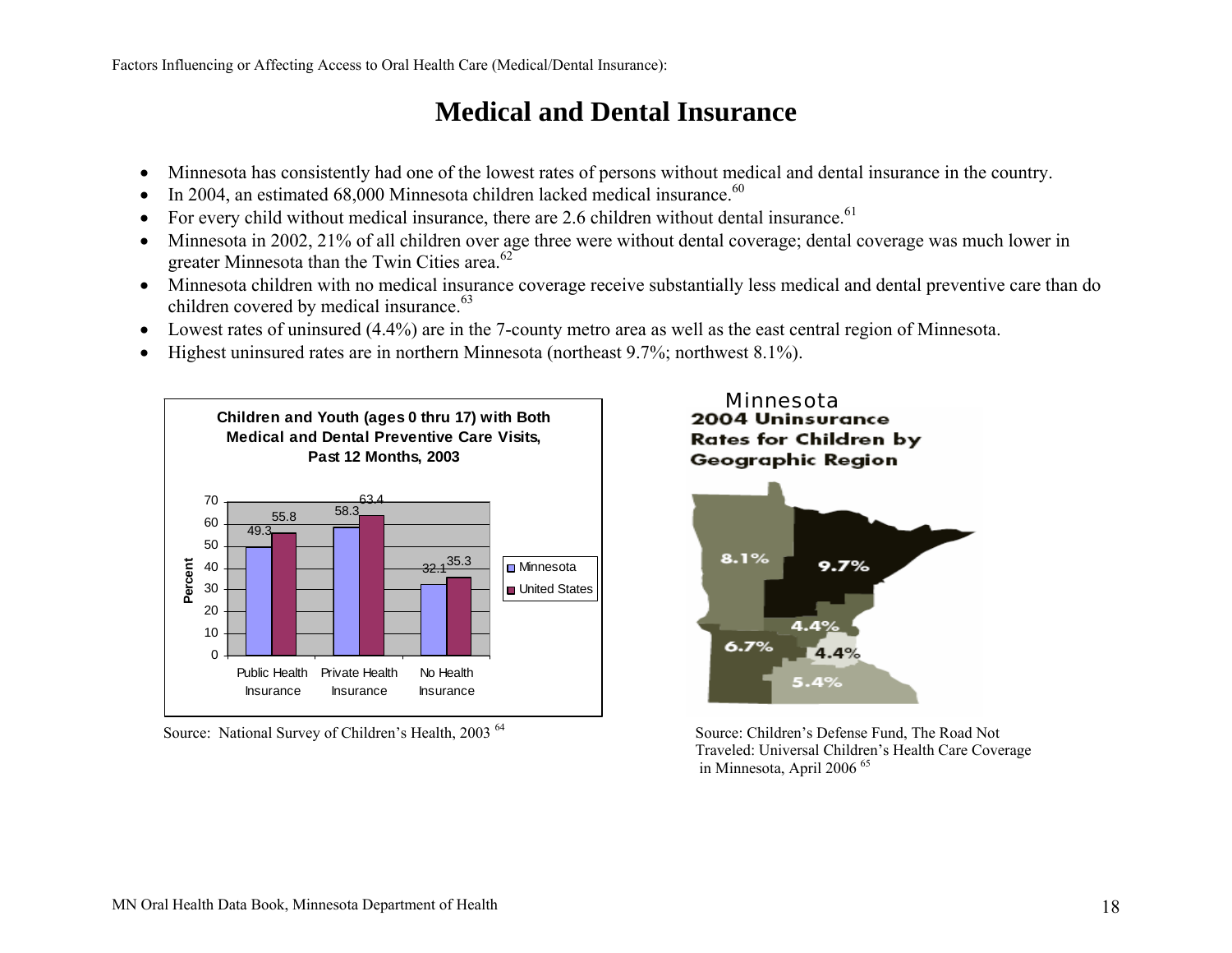Factors Influencing or Affecting Access to Oral Health Care (School Oral Health Services and Activities):

### **School Oral Health Services and Activities**

Schools can be ideal locations to provide primary oral health services to targeted populations. School-based services essentially eliminate the issues of reliable transportation as well as concern for a parent's loss of work time to keep a dental appointment. Medicaid may reimburse for covered dental services when provided to Medicaid enrolled children and adolescents seen in school-based health clinics. However, commitment of school funding, staff, space and valuable class time must be dedicated to provide school-based oral health care programs. In addition, there can be substantial financial costs when dental professionals choose to set up a non-traditional dental practice

School-based dental services address Healthy People 2010 Oral Health Objectives:<sup>66</sup> 71

*Increase the proportion of children and adults who use the oral health care system each year. Increase the proportion of school-based health centers with an oral health component.* 

On-site dental clinics/services are offered at a limited number of elementary and middle schools in Minneapolis and St. Paul as well as in Greater Minnesota. As of May 2006, the list includes but may not be limited to:

| <b>Name of Providers</b><br>(Listed in Alphabetical Order)                                  | Portable (P); Stationary/<br><b>On-site Dental Equipment</b><br>(S); or Mobile Vehicle (M) | <b>Number Elementary or</b><br><b>Middle School Sites</b> |
|---------------------------------------------------------------------------------------------|--------------------------------------------------------------------------------------------|-----------------------------------------------------------|
| Children's Dental Services (Minneapolis/St. Paul)                                           | P and S                                                                                    | Elem = 9 Middle = 1                                       |
| Lakes Area Mobile Smiles * (Deer River)                                                     | M                                                                                          | Elem = 6 Middle = 1                                       |
| Normandale Community College - (Bloomington)<br>Dental Hygiene Program Faculty and Students |                                                                                            | $Elem = 5$                                                |
| Red Lake Indian Health Service * (Red Lake)                                                 |                                                                                            | Elem = 4 Middle = $2$                                     |

#### **Minnesota School-based Direct Services**

\* Program administered by a Minnesota licensed collaborative practice dental hygienist

Source: Personal communication, 2006<sup>67</sup>

#### **Minnesota School-based/School-linked Activities and Findings**

In January 2006, an email questionnaire was sent state-wide to Minnesota school nurses ( $n = 342$ ) regarding oral health in their schools. Responses ( $n = 110$ ) offer actual versus anecdotal insight into activities carried out and issues identified by school nurses.<sup>68</sup>

- $\bullet$ Ten nurses reported increasing difficulty in locating dentists who would accept referrals of students experiencing dental pain.
- $\bullet$ Six nurses reported that oral health screening is routinely provided on-site.
- •One nurse reported that the district utilized a dental hygienist at Early Childhood Screening "when available"
- $\bullet$  Ninety nurses reported offering some form of oral health education; the majority of the education was presented by the school nurse or classroom teachers and most often during February Children's Dental Health Month.
- $\bullet$ Ten nurses reported offering a district-wide, school-based fluoride mouth-rinse program.
- $\bullet$  Eleven nurses reported offering dental cards but stated that return rate is low with little, if any, time available to tally gathered information.

MN Oral Health Data Book, Minnesota Department of Health 19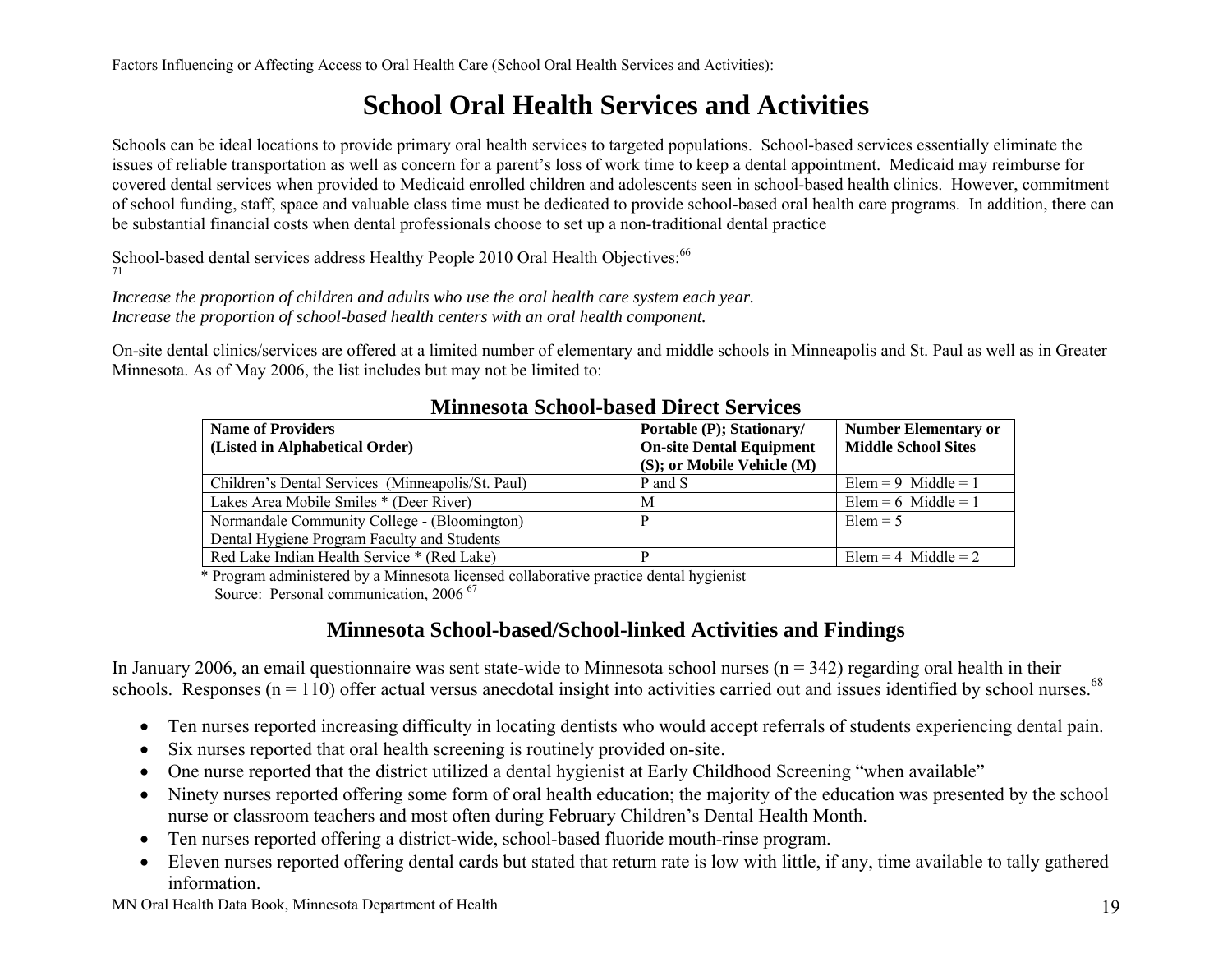### **The Oral Health of Children: A Portrait of Minnesota and the Nation**

|                                    | <b>Preventive Visits</b><br>% children who received<br>preventive dental care in the<br>last 12 months |           | <b>Teeth Condition</b><br>% children with teeth<br>in excellent or<br>very good condition |           |
|------------------------------------|--------------------------------------------------------------------------------------------------------|-----------|-------------------------------------------------------------------------------------------|-----------|
|                                    | U.S.                                                                                                   | <b>MN</b> | U.S.                                                                                      | <b>MN</b> |
| <b>Total Children</b>              | 72.0                                                                                                   | 77.6      | 68.5                                                                                      | 74.4      |
| Age $1-5$                          | 48.0                                                                                                   | 50.9      | 77.7                                                                                      | 86.1      |
| Age 6-11                           | 83.7                                                                                                   | 87.1      | 61.8                                                                                      | 64.2      |
| Age 12-17                          | 79.8                                                                                                   | 87.9      | 67.5                                                                                      | 75.5      |
|                                    |                                                                                                        |           |                                                                                           |           |
| <b>Income</b>                      |                                                                                                        |           |                                                                                           |           |
| 0-99% Federal poverty level        | 58.1                                                                                                   | 61.9      | 48.8                                                                                      | 51.3      |
| 100-199% Federal poverty level     | 65.8                                                                                                   | 73.4      | 60.2                                                                                      | 60.0      |
| 200-399% Federal poverty level     | 77.0                                                                                                   | 79.4      | 75.0                                                                                      | 80.0      |
| 400% Federal poverty level or more | 82.4                                                                                                   | 84.1      | 82.8                                                                                      | 83.1      |
|                                    |                                                                                                        |           |                                                                                           |           |
| <b>Race/Ethnicity</b>              |                                                                                                        |           |                                                                                           |           |
| Non-Hispanic White                 | 77.0                                                                                                   | 81.0      | 76.4                                                                                      | 78.9      |
| Non-Hispanic Black                 | 66.4                                                                                                   | 58.5      | 61.1                                                                                      | 51.6      |
| Hispanic/Latino                    | 60.9                                                                                                   | 52.8      | 46.7                                                                                      | 46.9      |
| Non-Hispanic Multiple Races        | 68.1                                                                                                   | 78.1      | 69.9                                                                                      | 74.1      |
| Non-Hispanic Other Race            | 70.3                                                                                                   | 72.4      | 67.2                                                                                      | 51.6      |

Source: *The Oral Health of Children: A Portrait of States and the Nation*, 2005<sup>69</sup>

- • Children from low income families (<200% of federal poverty level) receive less preventive dental care than children from higher income families in both MN and the U.S.
- • 80% of MN children from higher income families (>200% of poverty level) have teeth in excellent or very good condition, compared with only 51% of children in very low income families (<100% poverty level). U.S. data are similar.
- • Racial and ethnic minority children (Black, Hispanic, non-Hispanic other race) receive less preventive dental care than White children across the U.S.
- • MN figures show even greater disparity between preventive care for White children (81%) and those of Black (59%) or Hispanic heritage (53%) when compared with U.S. data, (77%, 66%, 61%, respectively.)
- • Similarly, racial/ethnic minority children in MN have the lowest percentage of children's teeth in excellent or very good condition (47- 52%) compared with White children (79%).
- • In summary, there are few differences between U.S. and MN oral health trends. However, a greater percentage of MN children received preventive dental care across all age groups; likewise more MN children were reported to have excellent or very good teeth at all ages, compared with other U.S. children. These data also reflect basic health disparities between White and non-White children in MN.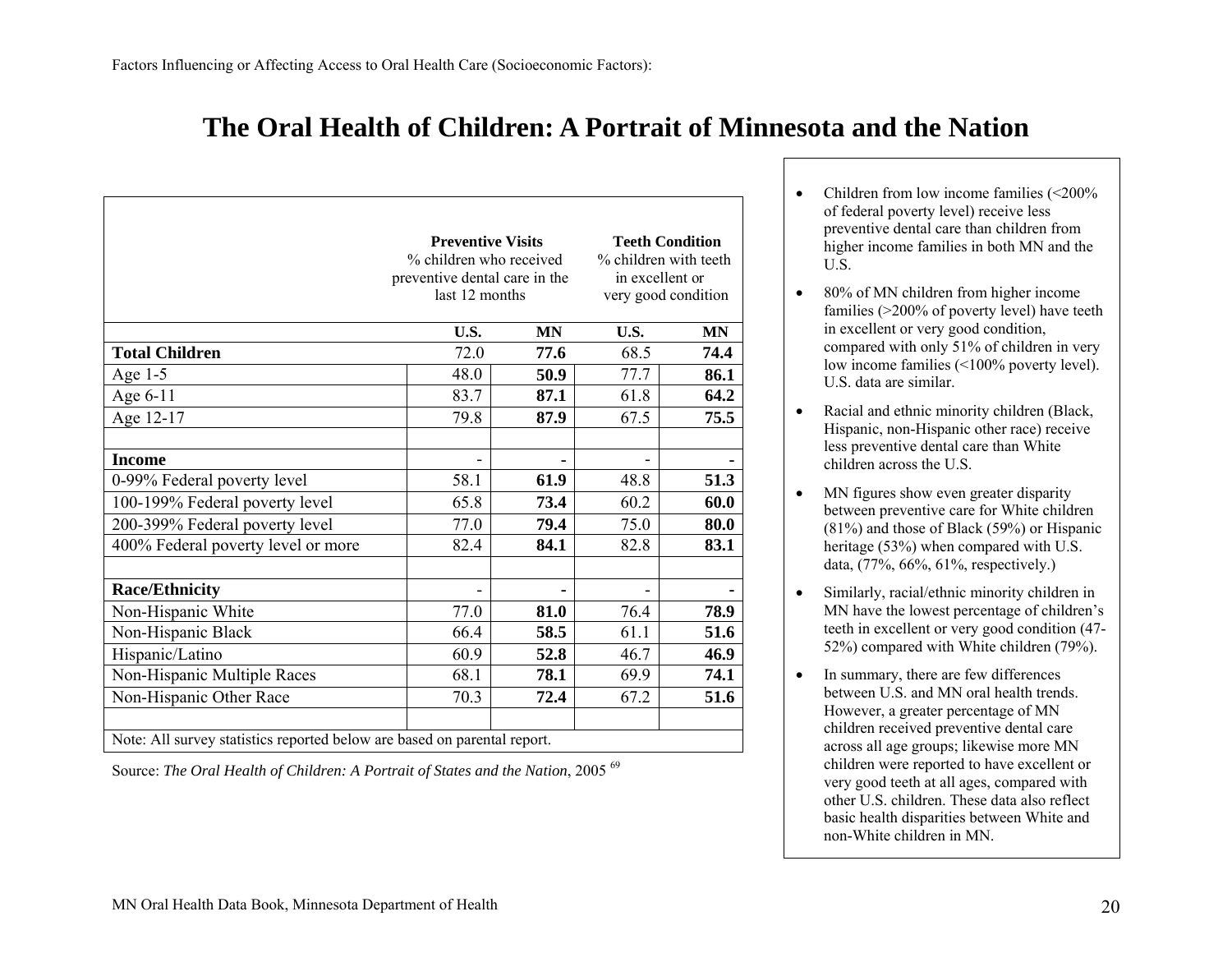Factors Influencing or Affecting Access to Oral Health Care (Socioeconomic Factors):

### **Low Income/Poverty**

Low income is a known risk factor for several oral diseases, including dental caries.<sup>70</sup> Individuals in low socio-economic groups may be at greater risk of oral diseases due to improper feeding practices, poor nutrition, lack of parental education and dental knowledge, inadequate oral hygiene, and difficulty accessing professional oral health care.<sup>71</sup>

- Income levels for both U.S. and MN children follow a similar pattern, with the largest percentage of households (MN, 39%; US, 33%) falling between 200-399% of the federal poverty level (FPL), commonly termed "middle class."
- More MN children live in households with incomes greater than 400% FPL than other U.S. children, 32.5% and 26.7%, respectively.
- Fewer MN children (28.5%) live in low-income families (<200% FPL) than other U.S. children (40.6%).
- •Fewer MN children (9.0%) live in very low-income households (<100% FPL) than other U.S. children (17.8%). In addition, fewer MN children (5.3%) live in households classified as "working poor" than other U.S. children (12.4%)

(Working poor is a subset of very low-income households in which one or both parents are employed full time but are still below 100% FPL.)<sup>72</sup>



Source: National Survey of Children's Health, 2005 <sup>73</sup>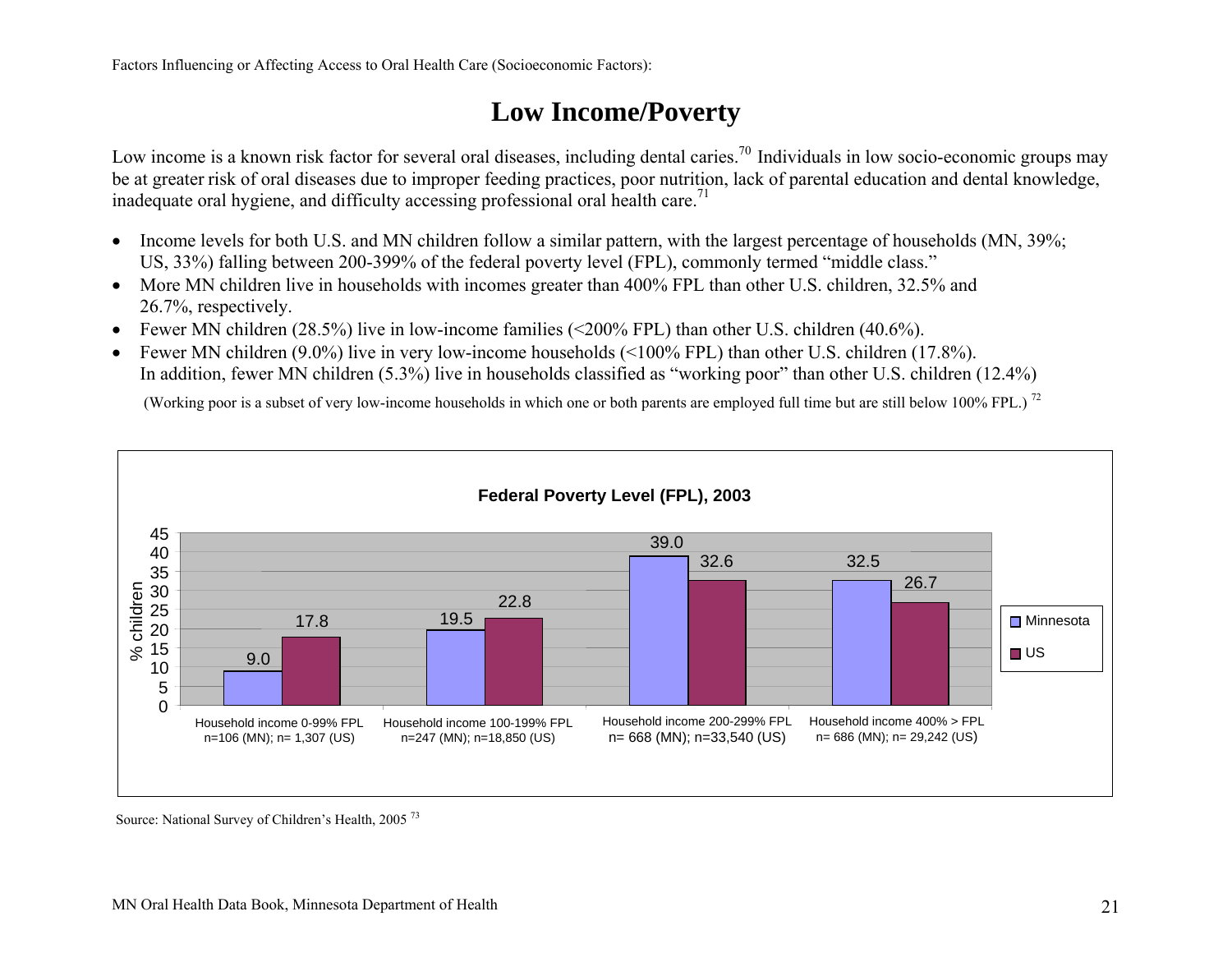### **Minnesota Free and Reduced Price Meals**

Minnesota Free and Reduced Price (F/RP) Meals is a component of the National School Lunch Program. Every school day, nearly 100,000 public and private schools and residential child-care facilities participate in this federally-assisted meal program serving more than 28 million children throughout the United States.<sup>74</sup> Access to affordable, nutritionally balanced meals is an important key to learning and good health. Eligibility for the free or reduced-price lunch program is based on family size and income. "Low income  $\ldots$  populations continue to have high levels of dental disease<sup>"</sup> <sup>75</sup> and, therefore, a school district's free and reduced lunch rate is frequently used as a target measurement when planning an oral health program.

- $\bullet$  Income eligibility guidelines for free lunch are 130% Federal Poverty Level (FPL) or \$25,000 annual income for a family of four.<sup>76</sup>
- •Income eligibility guidelines for reduced lunch are 180% FPL or \$36,000 annual income for a family of four.<sup>77</sup>
- $\bullet$  The number of Minnesota students receiving Free and Reduced Price Meals rose by more than 6,000 students between the 2004 to 2005 (245,637) and 2005 to 2006 (251,832) school years.<sup>78</sup>



| Free and<br><b>Reduced Price</b><br>Meals | School Year | Student<br>Count | Student<br>Percentage |
|-------------------------------------------|-------------|------------------|-----------------------|
| Eligible                                  | 2004-2005   | 245,637          | 29.69                 |
| Eligible                                  | 2005-2006   | 251,832          | 30.43                 |
| <b>Not</b><br>Eligible                    | 2004-2005   | 581,693          | 70.31                 |
| <b>Not</b><br>Eligible                    | 2005-2006   | 575,778          | 69.57                 |

**MINNESOTA** 

Source: Minnesota Department of Education, 2006 <sup>79</sup>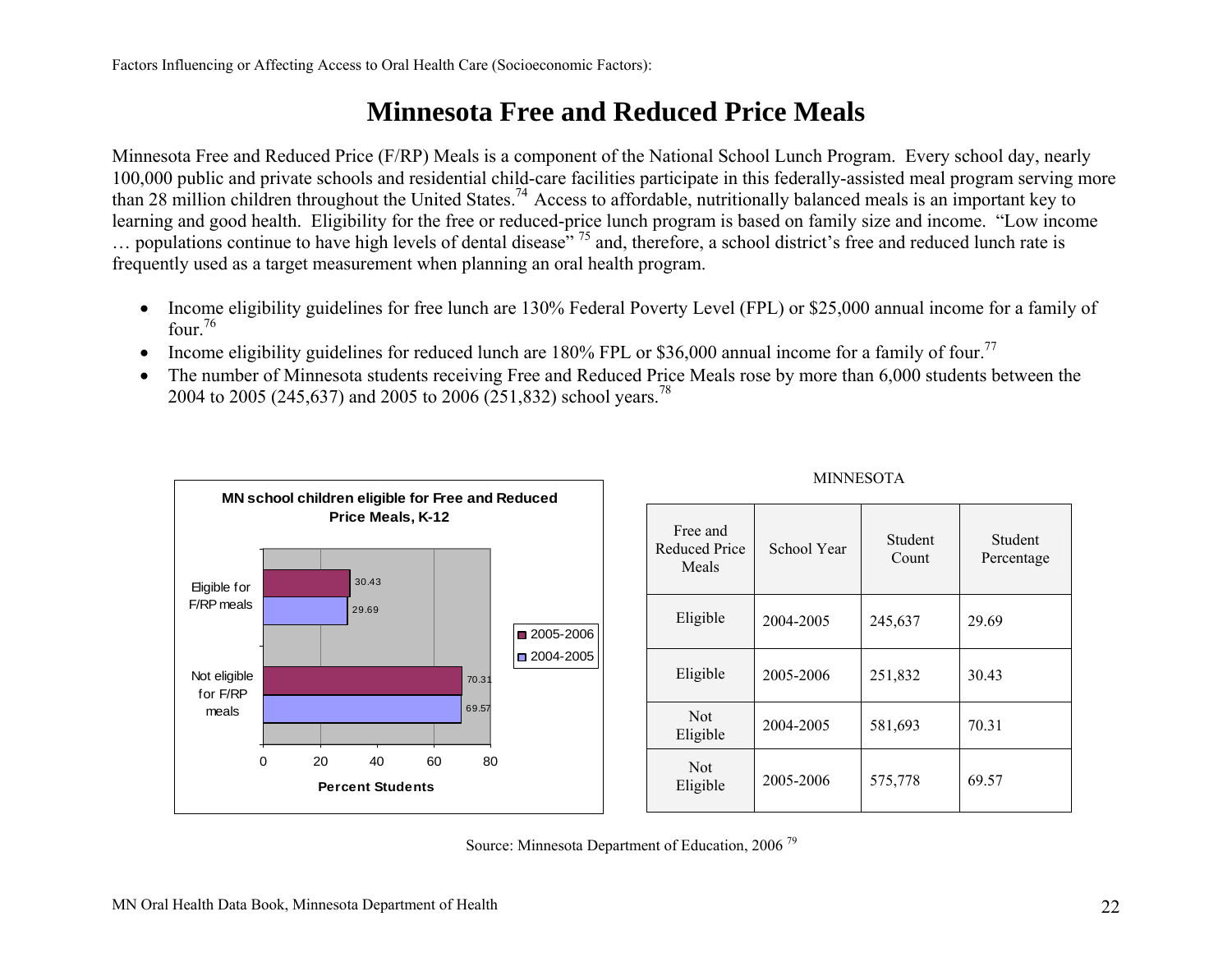#### **Ability to Find Dentists in Southeast Minnesota**

During the months of August and September 2005, the Wilder Research Foundation conducted a study regarding the basic needs of low-income residents defined as those below 200% of the Federal Poverty Level (FPL) in Southeast Minnesota (20 mostly rural counties). Nearly 400 face-to-face interviews with local residents were preformed by staff and volunteers from Semcac and Three Rivers Community Action agencies. One of many needs-related questions asked of the residents in the 10-county area served by these agencies (Dodge, Fillmore, Freeborn, Goodhue, Houston, Mower, Rice, Steele, Wabasha, and Winona Counties) was: "How much of a problem is finding a dentist you can go to?"  $80$ 

- Forty-two percent of respondents have children under the age of 18 living in their households with  $26\%$  (N=104) of the children being under age 5.
- Over half (54%) of respondents reported incomes of \$12,830 or less, and an additional 29% reported incomes between \$12,830 and \$25,870 in 2004.
- Respondents with household incomes below the FPL were much more likely to report problems finding a dentist (43%) than were respondents with household incomes above 200 percent of the FPL (9%).



Source: Southeast Minnesota Needs Assessment, 2005 <sup>81</sup>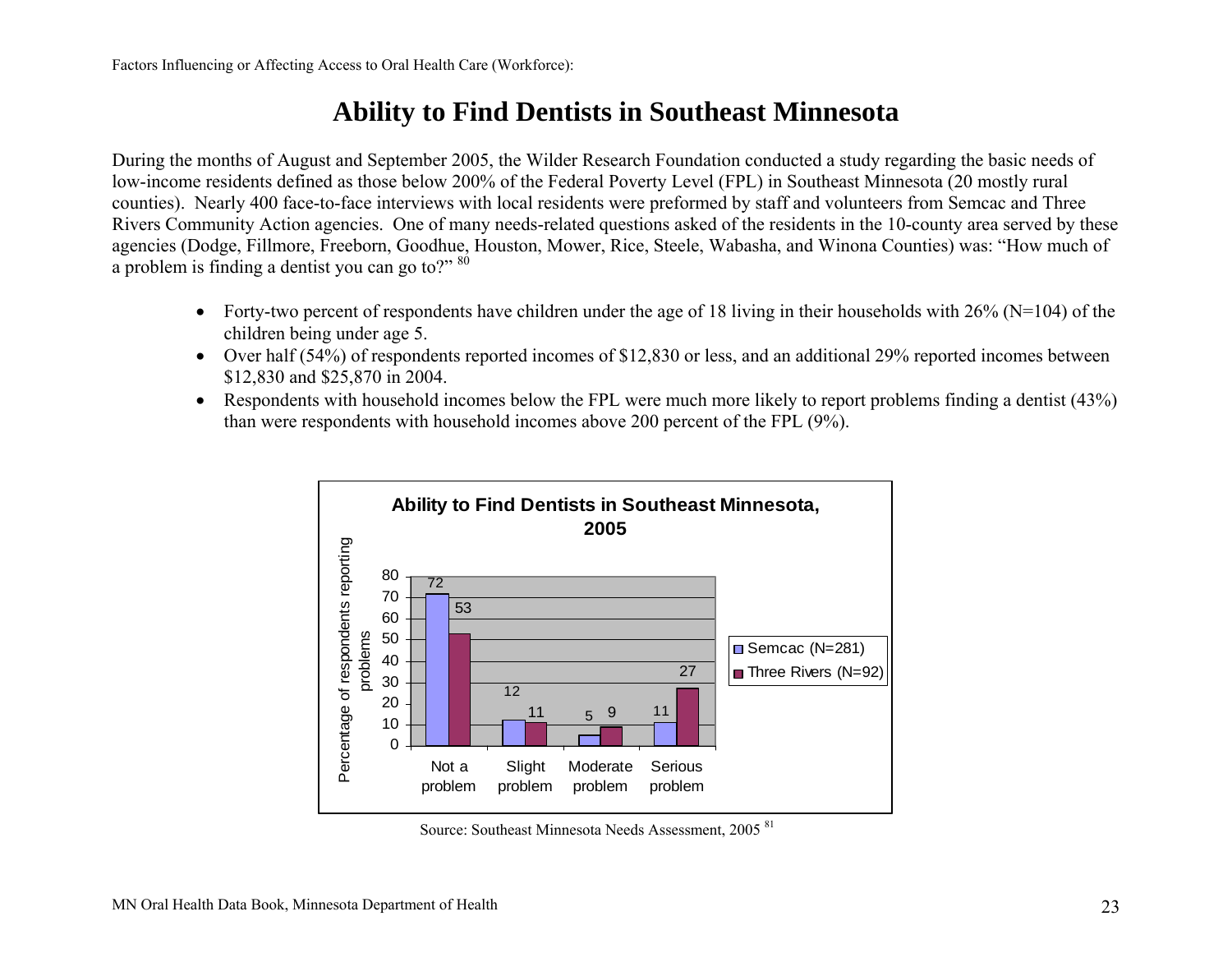### **Health Professional/Dental Professional Shortage Designation**

Health Professional Shortage Areas (HPSAs) are regions designated by the federal government which have shortages of primary medical, dental or mental health providers. HPSAs may be geographic (full, partial, multi-county or service regions), demographic (low-income population clusters; Indian Tribal Reservations) or institutional (rural or community health centers; correctional facilities).<sup>82</sup>

Criteria for Dental Shortage Designation:

- 1) Area is a rational area for delivery of dental services.
- 2) One of these conditions prevails in the area: (a) area has population to full-time-equivalent (FTE) dentist ratio of at least 5000:1, or (b) population to FTE dentist ratio of less than 5000:1 but greater than 4000:1 and has unusually high needs for dental services or insufficient capacity of existing dental providers.
- 3) Dental professionals in contiguous areas are over-utilized, excessively distant, or inaccessible to the population.<sup>83</sup>
	- HPSA designation serves as a pre-requisite for areas/facilities to qualify for important and useful government programs, e.g., Minnesota Professional Loan Repayment Program and the National Health Service Corps.<sup>84</sup>
	- In 2006, there are a total of 71 Dental Health Professional Shortage Area designations in Minnesota.
	- •Of these designations, 45 are geographic areas (38 rural; 7 urban) and 21 are facilities (10 rural; 11 urban).<sup>85</sup>
	- •The majority of dental designated HPSAs are located in western Minnesota and the Twin Cities metro area.



Source: Minnesota Department of Health, Office of Rural Health and Primary Care <sup>86</sup>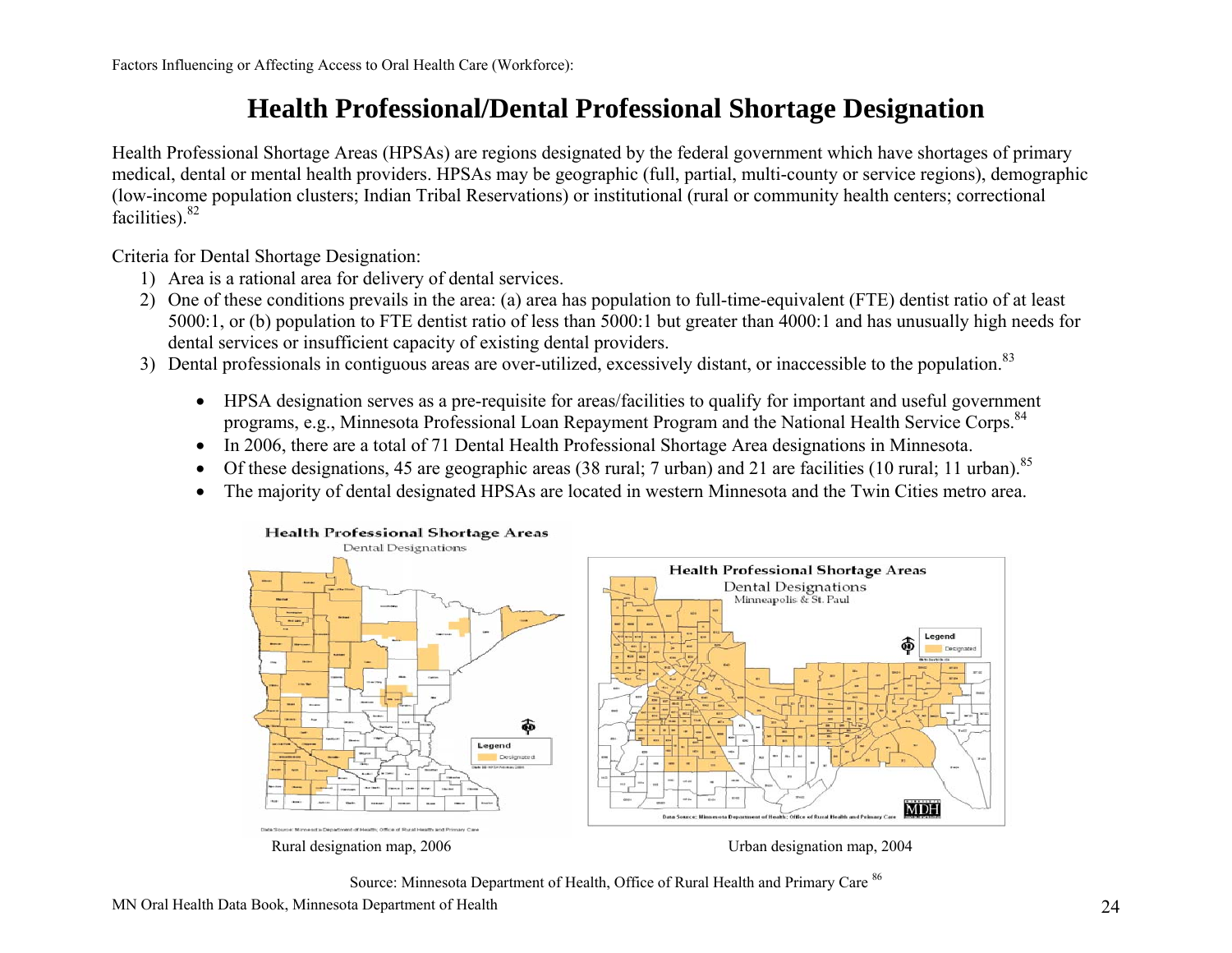### **Pediatric Dentistry**

Pediatric dentistry is a specialty that provides primary, preventive and therapeutic oral health care to infants and children through adolescence. Of particular importance to the practice of pediatric dentistry is the care provided to children with special health care needs who require services outside those typically provided in general dental practices. Pediatric dentists complete a minimum of 24 months in an advanced education program in which they gain special child-related knowledge and skills beyond traditional dentistry training.<sup>87</sup> Pediatric dentists throughout the country provide dental services to millions of children each year.<sup>88</sup>

- •In 2006, 60 Minnesota dentists are certified as pediatric specialists.<sup>89</sup>
- $\bullet$  Geographic location of pediatric specialists is a dental access concern. Pediatric dental services are available in fewer than 20 of Minnesota's 87 counties. Many of these dentists practice at more than one location.<sup>89</sup>
- Most pediatric practices are clustered in and around the 7-county Minneapolis/St. Paul metropolitan area with very few, if any, located in rural Minnesota<sup>89</sup>
- In Greater Minnesota, pediatric dentists are most likely to be located in the larger cities, e.g., Duluth, Rochester, St. Cloud, Mankato.
- Location and rate of pediatric dentists per child population are indicated below.

#### **Minnesota Pediatric Dental Practices**



Source: Minnesota Academy of Pediatric Dentistry, 2006<sup>92</sup>

| <b>Pediatric Dentistry, 2004</b>                                                                                                               |                           |                           |  |  |
|------------------------------------------------------------------------------------------------------------------------------------------------|---------------------------|---------------------------|--|--|
|                                                                                                                                                | Minnesota                 | U.S.                      |  |  |
| Number of pediatric<br>dentists                                                                                                                | 60                        | 4,682                     |  |  |
| Rate per child                                                                                                                                 | 20.6 dentists per 100,000 | 17.4 dentists per 100,000 |  |  |
| population                                                                                                                                     | children under age 18     | children under age 18     |  |  |
|                                                                                                                                                | 2.1 dentists per $10,000$ | 1.7 dentists per 10,000   |  |  |
|                                                                                                                                                | children under age 18     | children under age 18     |  |  |
| Footnote: Rates are based on Minnesota Department of Health U.S. Census population<br>estimates for 2004: MN, 1,236,688; U.S. 81,530,464<br>90 |                           |                           |  |  |

Source: Minnesota Office of Rural Health and Primary Care, 2004<sup>91</sup>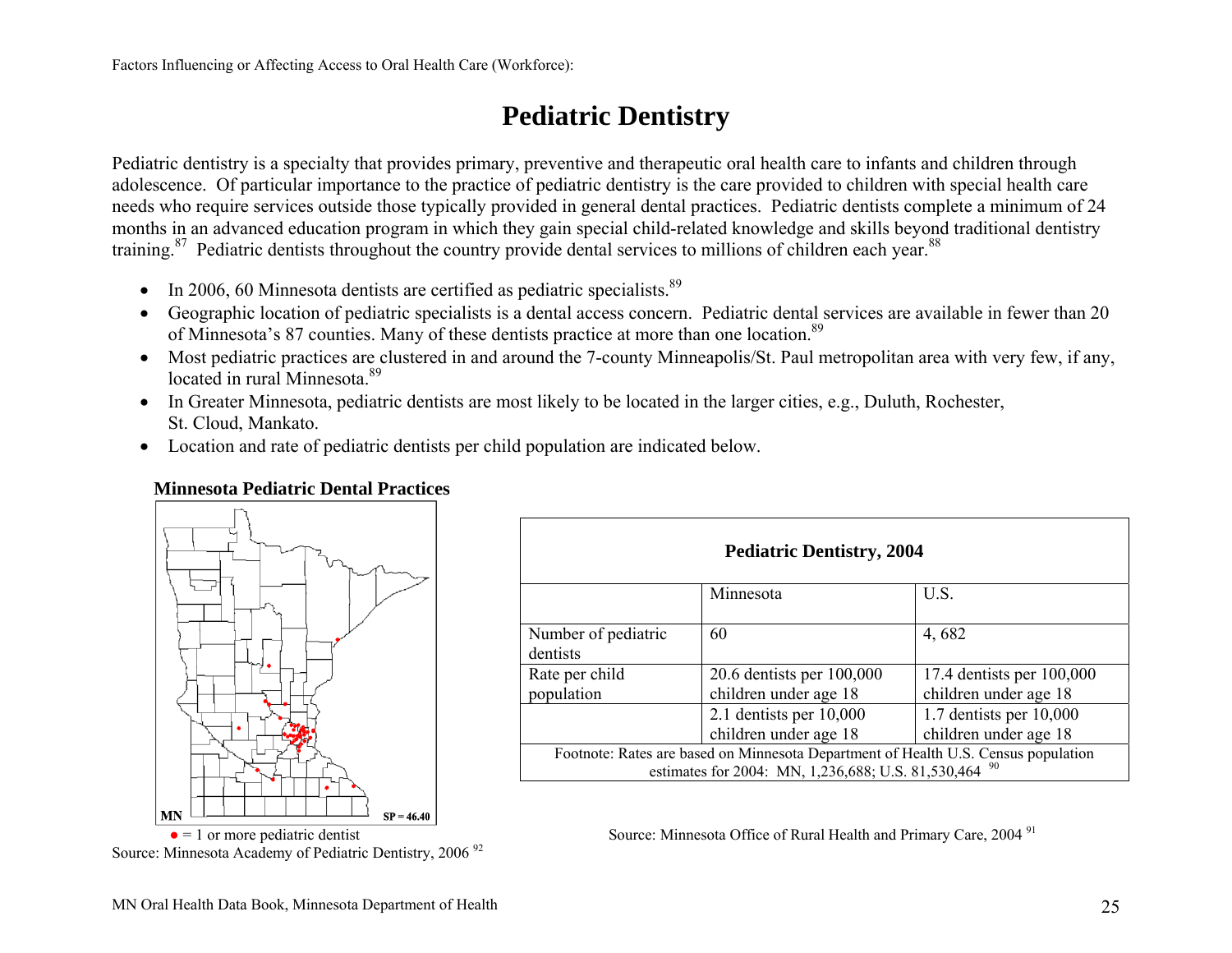#### **Summary**

The Minnesota Oral Health Data Book Children and Youth provides information about oral health factors, such as beverage consumption, diabetes, tobacco use, poverty and other issues that influence or affect the oral health of Minnesota's children and youth. Risk factors for negative oral health conditions also include conditions that for various reasons (perhaps lack of data) are not addressed in this report; for example, the use/non-use of helmets to protect the mouth and jaw when bicycle/motorcycle riding and mouth guards use/non-use to protect the teeth in contact sports activities.

It is readily acknowledged that oral diseases/conditions and their corresponding treatment needs are multi-factorial. This report identifies many oral health care efforts currently in place in Minnesota which address these needs and their effect on the oral health of children and youth. For example, the Minnesota Student Survey, through its extensive data sets, offers oral health professionals supporting data to promote a reduction or elimination of tobacco use by children and youth.

In comparison to other states, Minnesota continues to have a high rate of insured children and youth. Despite Minnesota's high health insurance rates, however, health disparities continue to exist for persons living in low-income households and struggling with poverty. These individuals continue to experience greater than average levels of oral diseases across all age levels.

The Minnesota Oral Health Data Book Children and Youth is a work in progress - dynamic with openness for updates and expansion.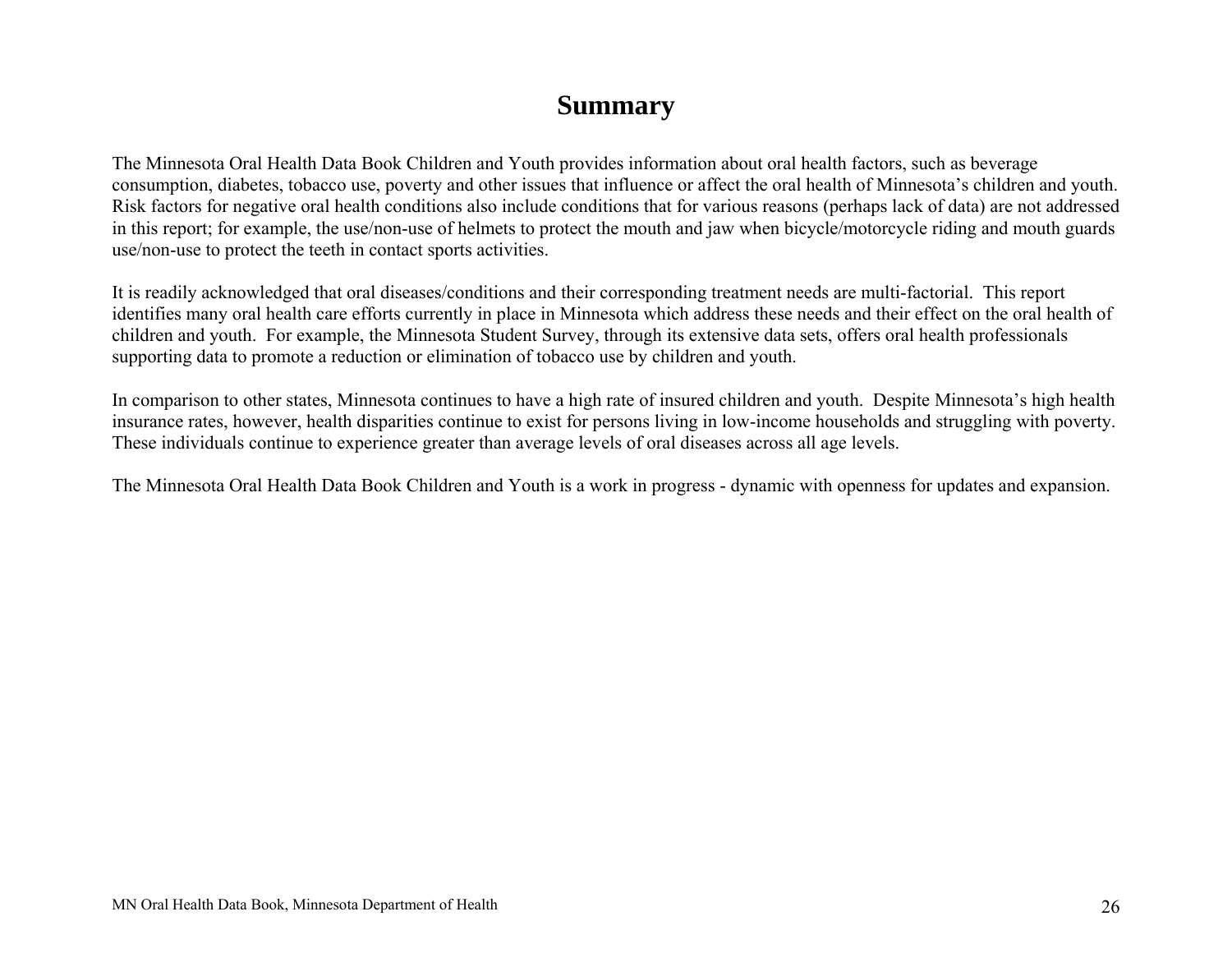### **References**

- 1. Minnesota Department of Health, Healthy Minnesotans: Public Health Improvement Goals 2004, page 61. http://www.health.state.mn.us/strategies/chronic.pdf
- 2. Centers for Disease Control and Prevention, CDC Fact Sheet, Preventing Dental Caries with Community Programs, August 2005. http://www.cdc.gov/Oralhealth/factsheets/dental\_caries.htm
- 3. The National Survey of Children's Health 2005, U.S. Department of Health and Human Services, Health Resources and Services Administration, Maternal and Child Health Bureau, Rockville, MD. http://www.mchb.hrsa.gov/oralhealth/pdf/state/minnesota.pdf
- 4. Graham D.B., Webb M.N., Seale N.S., Pediatric Emergency Room Visits For Non-traumatic Dental Disease. American Academy of Pediatric Dentistry. http://www.aapd.org/searcharticles/article.asp?ARTICLE\_ID=336
- 5. National Institutes of Health, National Institute of Child Health and Human Development, Milk Matters For Your Child's Healthy Mouth. http://www.nichd.nih.gov/milk/book0188/index.htm
- 6. American Dental Association. The Facts About Bottled Water. http://www.ada.org/prof/resources/pubs/jada/patient/patient\_30.pdf
- 7. American Dental Association. The facts about bottled water. http://www.ada.org/prof/resources/pubs/jada/patient/patient\_30.pdf
- 8. American Dental Association. Sip All Day Get Decay. http://www.mndental.org/dental\_health/sip\_decay/
- 9. Minnesota Department of Human Services. Minnesota Student Survey 2004. Statewide Tables. Nutrition Table 18. http://www.dhs.state.mn.us/main/groups/healthcare/documents/pub/dhs\_id\_049112.pdf
- 10. Centers for Disease Control and Prevention, Water Fluoridation. Surgeon General's statement on community water fluoridation 2005. http://www.cdc.gov/fluoridation/fact\_sheets/sg04.htm
- 11. Centers for Disease Control and Prevention, CDC fluoridation statistics 2002: Status of Water Fluoridation by State. http://www.cdc.gov/oralhealth/waterfluoridation/fact\_sheets/states\_stats2002.htm
- 12. Healthy People 2010 Oral Health Objectives. http://www.healthypeople.gov/Document/HTML/Volume2/21Oral.htm
- 13. American Dental Association, Fluoride and Fluoridation. http://www.ada.org/public/topics/fluoride/index.asp
- 14. Centers for Disease Control and Prevention, CDC fluoridation statistics 2002: Status of Water Fluoridation by State. http://www.cdc.gov/oralhealth/waterfluoridation/fact\_sheets/states\_stats2002.htm
- 15. Centers for Disease Control and Prevention, CDC fluoridation statistics 2002: Status of Water Fluoridation by State. http://www.cdc.gov/oralhealth/waterfluoridation/fact\_sheets/states\_stats2002.htm
- 16. Centers for Disease Control and Prevention, Oral Health Resources. Frequently Asked Questions. Dental Sealants. http://www.cdc.gov/oralhealth/factsheets/sealants-faq.htm
- 17. Centers for Disease Control and Prevention, Oral Health Resources. Key findings from NHANES 1999-2002. Surveillance for Dental Caries, Dental Sealants, Tooth Retention, Edentulism and Enamel Fluorosis - United States, 1988-1994 and 1999-2002. http://www.cdc.gov/oralhealth/factsheets/nhanes\_findings.htm
- 18. Healthy People 2010 Oral Health Objectives. http://www.healthypeople.gov/Document/HTML/Volume2/21Oral.htm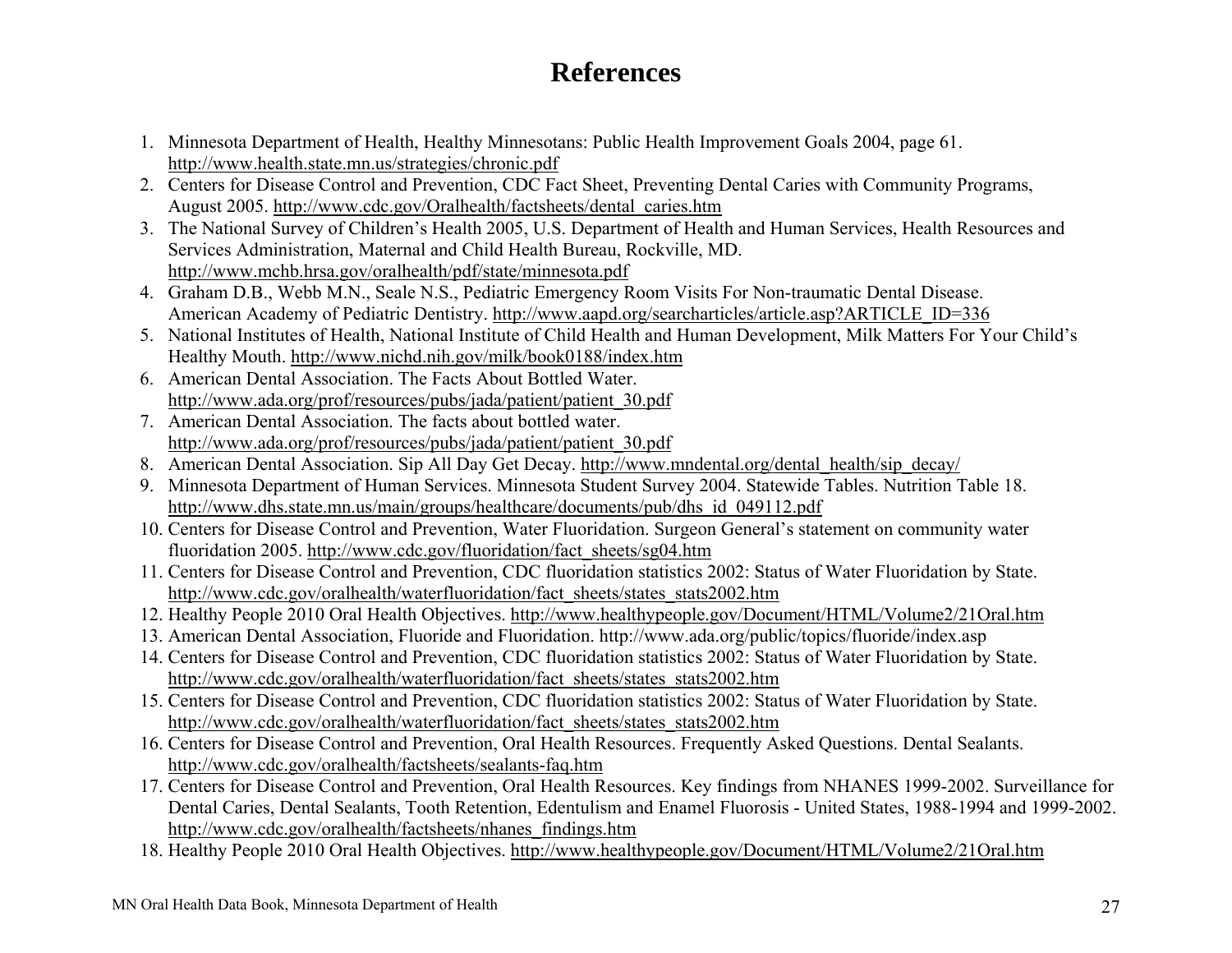- 19. Minnesota Department of Human Services. Data report.
- 20. American Academy of Periodontology. Diabetes: the Mouth Body Connection. http://www.perio.org/consumer/mbc.diabetes.htm
- 21. Lalla, E., Cheng. B., Lal, S., Tucker, S., Greenberg, E., Goland, R., Lamster, I.B. 2006. Periodontal Changes in Children and Adolescents With Diabetes. Diabetes Care 29:295-299. http://care.diabetesjournals.org/cgi/content/full/29/2/295
- 22. Lalla, E., Cheng. B., Lal, S., Tucker, S., Greenberg, E., Goland, R., Lamster, I.B. 2006. Periodontal Changes in Children and Adolescents With Diabetes. Diabetes Care 29:295-299. http://care.diabetesjournals.org/cgi/content/full/29/2/295
- 23. Lalla, E., Cheng. B., Lal, S., Tucker, S., Greenberg, E., Goland, R., Lamster, I.B. 2006. Periodontal Changes in Children and Adolescents With Diabetes. Diabetes Care 29:295-299. http://care.diabetesjournals.org/cgi/content/full/29/2/295
- 24. MMWR Weekly, November 25, 2005, 54(46); 1181-1183, Dental Visits Among Dentate Adults With Diabetes—United States, 1999 and 2004. http://www.cdc.gov/mmwr/preview/mmwrhtml/mm5446a3.htm
- 25. MMWR Weekly, November 25, 2005, 54(46); 1181-1183, Dental Visits Among Dentate Adults With Diabetes—United States, 1999 and 2004. http://www.cdc.gov/mmwr/preview/mmwrhtml/mm5446a3.htm
- 26. Healthy People 2010 Oral Health Objectives. http://www.healthypeople.gov/Document/HTML/Volume2/21Oral.htm
- 27. Lalla, E., Cheng. B., Lal, S., Tucker, S., Greenberg, E., Goland, R., Lamster, I.B. 2006. Periodontal Changes in Children and Adolescents With Diabetes. Diabetes Care 29:295-299. http://care.diabetesjournals.org/cgi/content/full/29/2/295.
- 28. Case Western Reserve University. April 5, 2006. First Link of Oral Bacteria and Preterm Birth Found in Human. Science Daily. http://www.sciencedaily.com/releases/2006/04/060405175108.htm
- 29. American Dental Association. Periodontal Disease as a Risk Factor For Adverse Pregnancy Outcomes: Summary of a Systematic Review. 2003. http://www.ada.org/prof/resources/topics/topics\_evidencebased\_periodontaldisease.pdf
- 30. American Academy of Periodontology. Periodontitis May Increase C-reactive Protein Levels in Pregnancy. May 2006. http://www.perio.org/consumer/crp-levels.htm
- 31. Healthy People 2010 Maternal, Infant and Child Health Objectives. http://www.healthypeople.gov/document/HTML/Volume2/16MICH.htm
- 32. Centers for Disease Control and Prevention. 2001. Oral Health Resources Fact Sheet. Oral Health for Adults. http://www.cdc.gov/oralhealth/factsheets/adult.htm
- 33. American Academy of Periodontology. Tobacco Use and Periodontal Disease. 2004. http://www.perio.org/consumer/smoking.htm
- 34. Minnesota Department of Health, Center for Health Statistics. Changes in Tobacco Use by Minnesota Youth, 2000-2005. Results from the Minnesota Youth Tobacco Survey. http://www.health.state.mn.us/divs/hpcd/tpc/pdf/05youthreport.pdf
- 35. Minnesota Department of Health, Center for Health Statistics. Changes in Tobacco Use by Minnesota Youth, 2000-2005. Results from the Minnesota Youth Tobacco Survey. http://www.health.state.mn.us/divs/hpcd/tpc/pdf/05youthreport.pdf
- 36. Centers for Disease Control and Prevention. 2001. Oral Health Resources Fact Sheet. Oral Health for Adults. http://www.cdc.gov/oralhealth/factsheets/adult.htm
- 37. National Institutes of Health. November 1999. Chewing Tobacco Use Linked to Dental Caries. http://www.nih.gov/news/pr/nov99/nidcr-08.htm
- 38. Minnesota Department of Human Services. Minnesota Student Survey 2004. Statewide Tables. Tables 28 and 29. http://www.dhs.state.mn.us/main/groups/healthcare/documents/pub/dhs\_id\_049112.pdf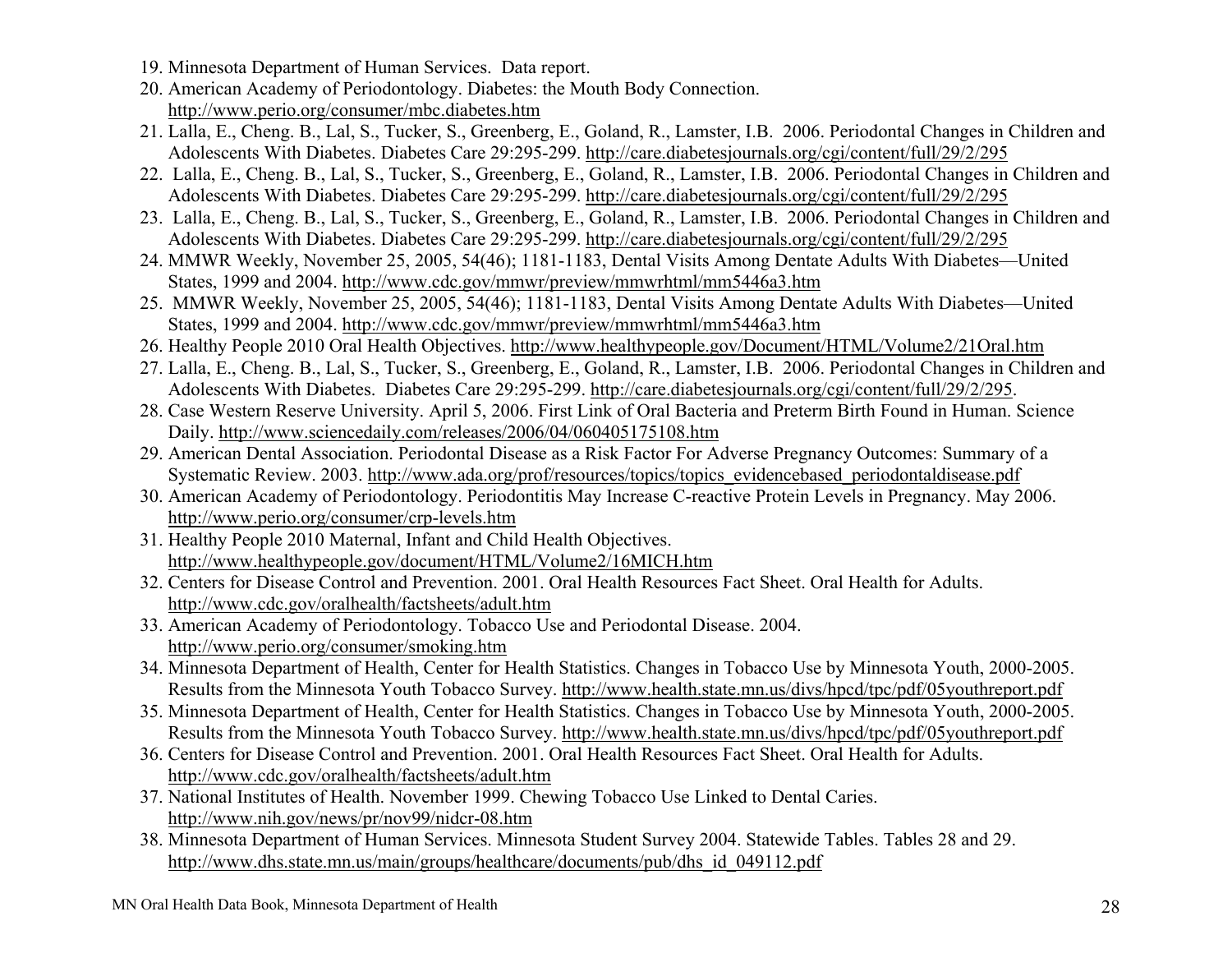- 39. Kaiser Medicaid Facts EPSDT. October 2005. http://www.kff.org/medicaid/upload/Early-and-Periodic-Screening-Diagnostic-and-Treatment-Services-Fact-Sheet.pdf
- 40. Kaiser Medicaid Facts EPSDT. October 2005. http://www.kff.org/medicaid/upload/Early-and-Periodic-Screening-Diagnostic-and-Treatment-Services-Fact-Sheet.pdf
- 41. Minnesota Department of Human Services. Health Care. Child and Teen Checkups Program. http://www.dhs.state.mn.us/main/groups/healthcare/documents/pub/DHS\_id\_006270.hcsp
- 42. Minnesota Department of Human Services Medicaid Management Information Systems (MMIS). Minnesota CMS-416 Child and Teen Checkup Participation Report - Federal Fiscal Year 2005, 10-01-04 through 09-30-05. http://www.dhs.state.mn.us/main/groups/county\_access/documents/pub/dhs\_id\_057234.pdf
- 43. Minnesota Department of Health. Health Systems Capacity Measure #07B, 2006
- 44. Administration for Children and Families. Office of Head Start. http://www.acf.hhs.gov/programs/hsb/about/index.htm
- 45. Head Start Program Performance Standards and Other Regulations. Child Health and Development Services. Part 1304.20. http://a257.g.akamaitech.net/7/257/2422/09nov20051500/edocket.access.gpo.gov/cfr\_2005/octqtr/pdf/45cfr1304.20.pdf
- 46. Healthy People 2010 Oral Health Objectives. http://www.healthypeople.gov/Document/HTML/Volume2/21Oral.htm
- 47. Minnesota Head Start Association. Program Information Report, 2006. Personal communication.
- 48. Maternal and Child Health Bureau. Division of Services for Children with Special Health Care Needs. ftp://ftp.hrsa.gov/mchb/factsheets/dschsn.pdf
- 49. Newacheck, P.W., McManus, M., Fox, H.B., Hung, Y.Y., Halfon, N. 2000. Access to Health Care For Children With Special Health Care Needs. Pediatrics 105 (4 Pt. 1): 760-766.
- 50. National Health Interview Survey of Children with Special Health Care Needs. National Institutes of Health 2001, as reported in Minnesota Department of Health Fact Sheet, Children with Special Health Care Needs, Oral Health, Summer 2004. http://www.health.state.mn.us/cfh/na/factsheets/oralhealth.pdf
- 51. Minnesota Department of Health. Minnesota Title V Needs Assessment Fact Sheets. Children With Special Health Needs. Population Overview. 2004. http://www.health.state.mn.us/cfh/na/factsheets/mcshn/popoverview.html
- 52. National Institutes of Health. National Health Interview Survey of Children with Special Health Needs, as reported in Minnesota Department of Health Fact Sheet, Children With Special Health Care Needs, Summer 2004. http://www.health.state.mn.us/cfh/na/factsheets/oralhealth.pdf
- 53. National Institutes of Health. National Health Interview Survey of Children With Special Health Needs, as reported in Minnesota Department of Health Fact Sheet, Children with Special Health Care Needs, Summer 2004. http://www.health.state.mn.us/cfh/na/factsheets/oralhealth.pdf
- 54. National Institutes of Health. National Health Interview Survey of Children With Special Health Needs, as reported in Minnesota Department of Health Fact Sheet, Children With Special Health Care Needs, Summer 2004. http://www.health.state.mn.us/cfh/na/factsheets/oralhealth.pdf
- 55. Minnesota Department of Health. Federally Qualified Health Centers. http://www.health.state.mn.us/divs/chs/fqhcsection330.htm#housing
- 56. Minnesota Association of Community Health Centers. http://www.mnpca.nonprofitoffice.com
- 57. Healthy People 2010 Oral Health Objectives. http://www.healthypeople.gov/Document/HTML/Volume2/21Oral.htm
- 58. Minnesota Association of Community Health Centers. http://www.mnpca.nonprofitoffice.com
- 59. Minnesota Association of Community Health Centers. http://www.mnpca.nonprofitoffice.com
- MN Oral Health Data Book, Minnesota Department of Health 29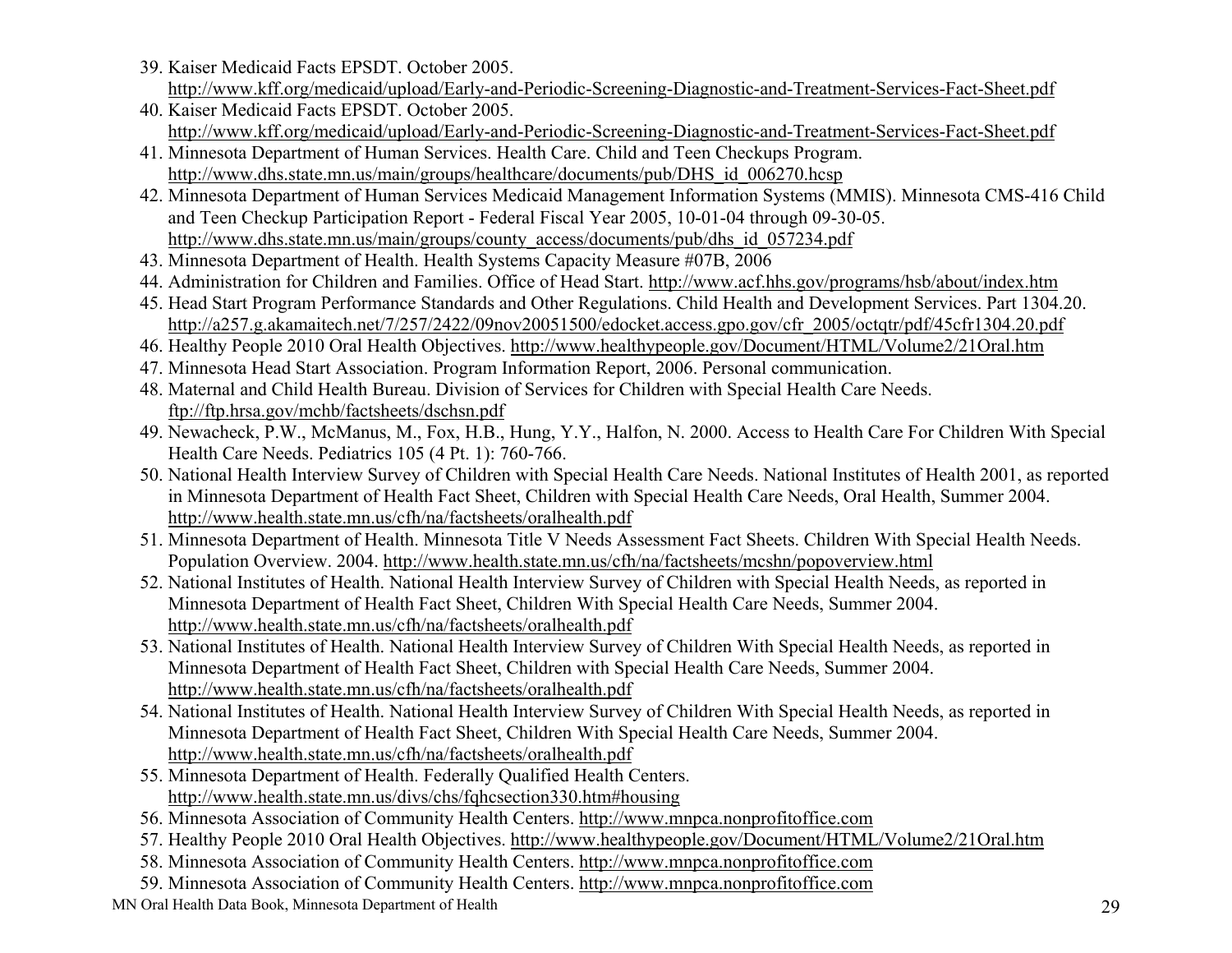- 60. Children's Defense Fund, The Road Not Traveled: Universal Children's Health Care Coverage in Minnesota, April 2006. http://www.cdf-mn.org/PDF/Road\_Not\_Traveled\_06.pdf
- 61. Centers for Disease Control and Prevention. Oral Health Resources Fact Sheet: Children's Oral Health. May 2000. http://www.cdc.gov/OralHealth/factsheets/sgr2000-fs3.htm
- 62. Children's Defense Fund, Minnesota Kids: Focus on Health, 2005 Data Book. http://www.cdf-mn.org/PDF/KidsCountData\_05/Databook\_2005.pdf
- 63. Data reported on National Survey of Children's Health.
- 64. U.S. Department of Health and Human Services, Health Resources and Services Administration, Maternal and Child Health Bureau. The National Survey of Children's Health 2005. http://mchb.hrsa.gov/oralhealth/pdf/state/minnesota.pdf
- 65. Children's Defense Fund, The Road Not Traveled: Universal Children's Health Care Coverage in Minnesota, April 2006. http://www.cdf-mn.org/PDF/Road\_Not\_Traveled\_06.pdf
- 66. Healthy People 2010 Oral Health Objectives. http://www.healthypeople.gov/Document/HTML/Volume2/21Oral.htm
- 67. Chart data. Personal communication. 2006
- 68. Nurses responses. Personal communication. 2006
- 69. U.S. Department of Health and Human Services, Health Resources and Services Administration, Maternal and Child Health Bureau. The National Survey of Children's Health 2005. http://mchb.hrsa.gov/oralhealth/states/minnesota.htm
- 70. United States General Accounting Office, Oral Health, Factors Contributing to Low Use of Dental Services by Low-Income Populations, page 5, September 2000. http://www.gao.gov/archive/2000/he00149.pdf
- 71. National Institute of Dental and Cranio-facial Research. The Burden of Oral Diseases. http://www.nidcr.nih.gov/AboutNIDCR/StrategicPlan/BurdenOralDiseases.htm
- 72. U.S. Department of Health and Human Services, Health Resources and Services Administration, Maternal and Child Health Bureau. The National Survey of Children's Health 2005. http://mchb.hrsa.gov/oralhealth/pdf/state/minnesota.pdf
- 73. U.S. Department of Health and Human Services, Health Resources and Services Administration, Maternal and Child Health Bureau. The National Survey of Children's Health 2005. http://mchb.hrsa.gov/oralhealth/pdf/state/minnesota.pdf
- 74. United States Department of Agriculture, Nutrition Program Facts, Food and Nutrition Service.
- 75. http://www.fns.usda.gov/cnd/lunch/AboutLunch/NSLPFactSheet.pdf
- 76. United States General Accounting Office, Oral Health, Dental Disease is a Chronic Problem Among Low-Income Populations, April 2000. http://www.gao.gov/archive/2000/he00072.pdf
- 77. Minnesota Department of Education, Household Income Guidelines and Application for Educational Benefits. 2006. http://education.state.mn.us/MDE/static/06-04-242006-07SNPIncomeGuidelinesAppEdBenefits.doc
- 78. Minnesota Department of Education, Household Income Guidelines and Application for Educational Benefits. 2006. http://education.state.mn.us/MDE/static/06-04-242006-07SNPIncomeGuidelinesAppEdBenefits.doc
- 79. Minnesota Department of Education, 2005. Minnesota State Free and Reduced Price Meals, K-12. http://www.education.state.mn.us/CLASS/marssGraphs.do?Key=
- 80. Minnesota Department of Education, 2005. Minnesota State Free and Reduced Price Meals, K-12. http://www.education.state.mn.us/CLASS/marssGraphs.do?Key
- 81. Martin, N., Pittman, B., Owen, G., Wilder Research, December 2005. Southeast Minnesota Needs Assessment: A Profile of the Characteristics and Service Needs of the Region's Residents. St. Paul, Minnesota. http://www.wilder.org/download.0.html?report=1886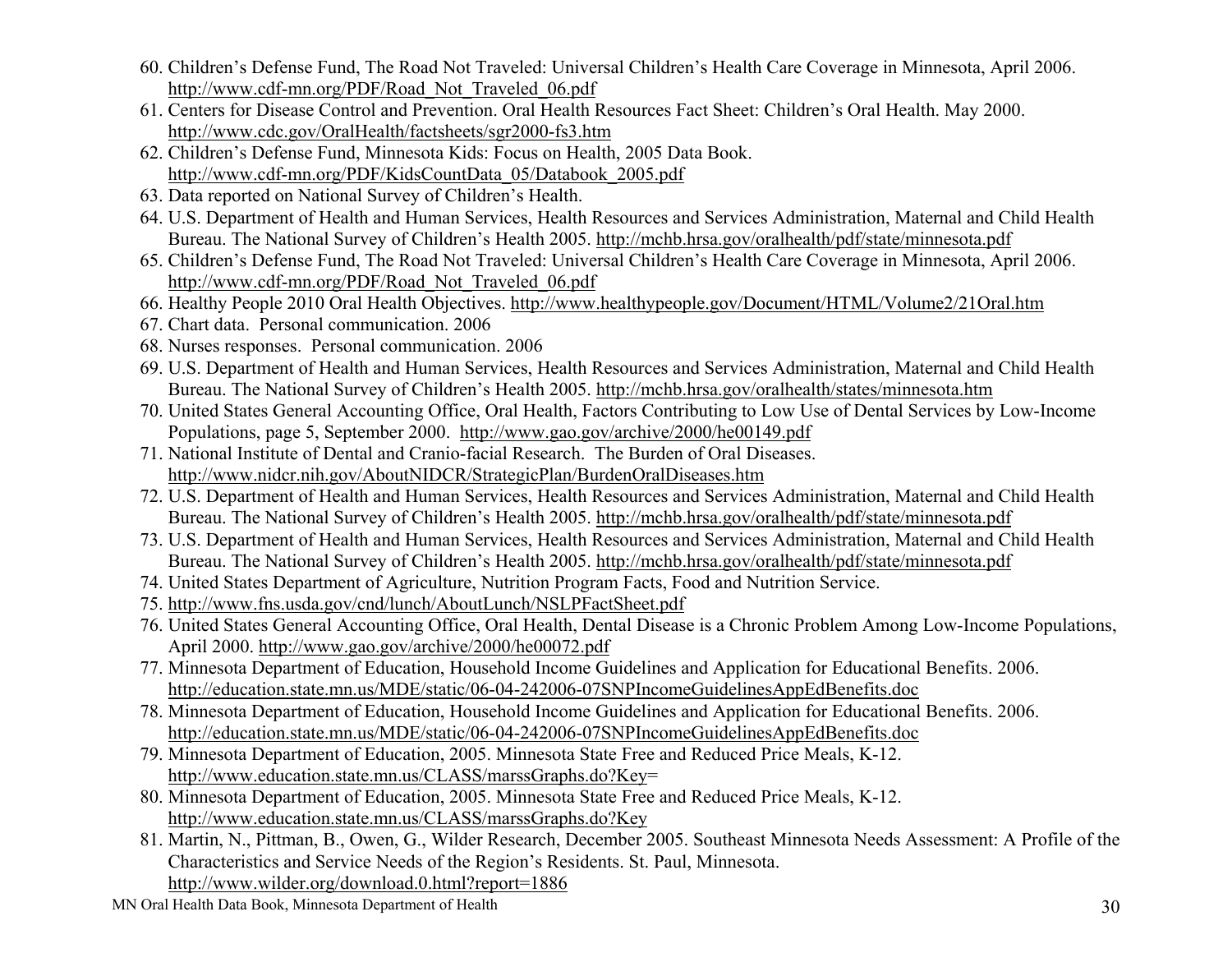- 82. Martin, N., Pittman, B., Owen, G., Wilder Research, December 2005. Southeast Minnesota Needs Assessment: A Profile of the Characteristics and Service Needs of the Region's Residents. St. Paul, Minnesota. http://www.wilder.org/download.0.html?report=1886
- 83. Minnesota Department of Health, Office of Rural Health and Primary Care. 2006. Personal communication.
- 84. Minnesota Department of Health, Office of Rural Health and Primary Care. 2006. Personal communication.
- 85. Minnesota Department of Health, Office of Rural Health and Primary Care. 2006. Personal communication.
- 86. Minnesota Department of Health, Office of Rural Health and Primary Care. 2006. Personal communication.
- 87. Minnesota Department of Health, Office of Rural Health and Primary Care, Health Professional Shortage Areas Dental Designations, 2006. http://www.health.state.mn.us/divs/chs/denthpsarural.htm
- 88. American Academy of Pediatric Dentistry, Reference Manual 2005-2006, Introduction. http://www.aapd.org
- 89. Minnesota Department of Health, Office of Rural Health and Primary Care, Minnesota Dentists Facts and Data, 2005. http://www.health.state.mn.us/divs/chs/dentwkfc05.htm
- 90. Minnesota Academy of Pediatric Dentistry, Map data source: personal communication, 2006.
- 91. Minnesota Department of Health, U.S. Population Estimates for 2004 and Minnesota Department of Health, Office of Rural Health and Primary Care, Minnesota Dentists Facts and Data, 2005. http://www.health.state.mn.us/divs/chs/dentwkfc05.htm
- 92. Minnesota Department of Health, Office of Rural Health and Primary Care, Minnesota Dentists Facts and Data, 2005. http://www.health.state.mn.us/divs/chs/dentwkfc05.htm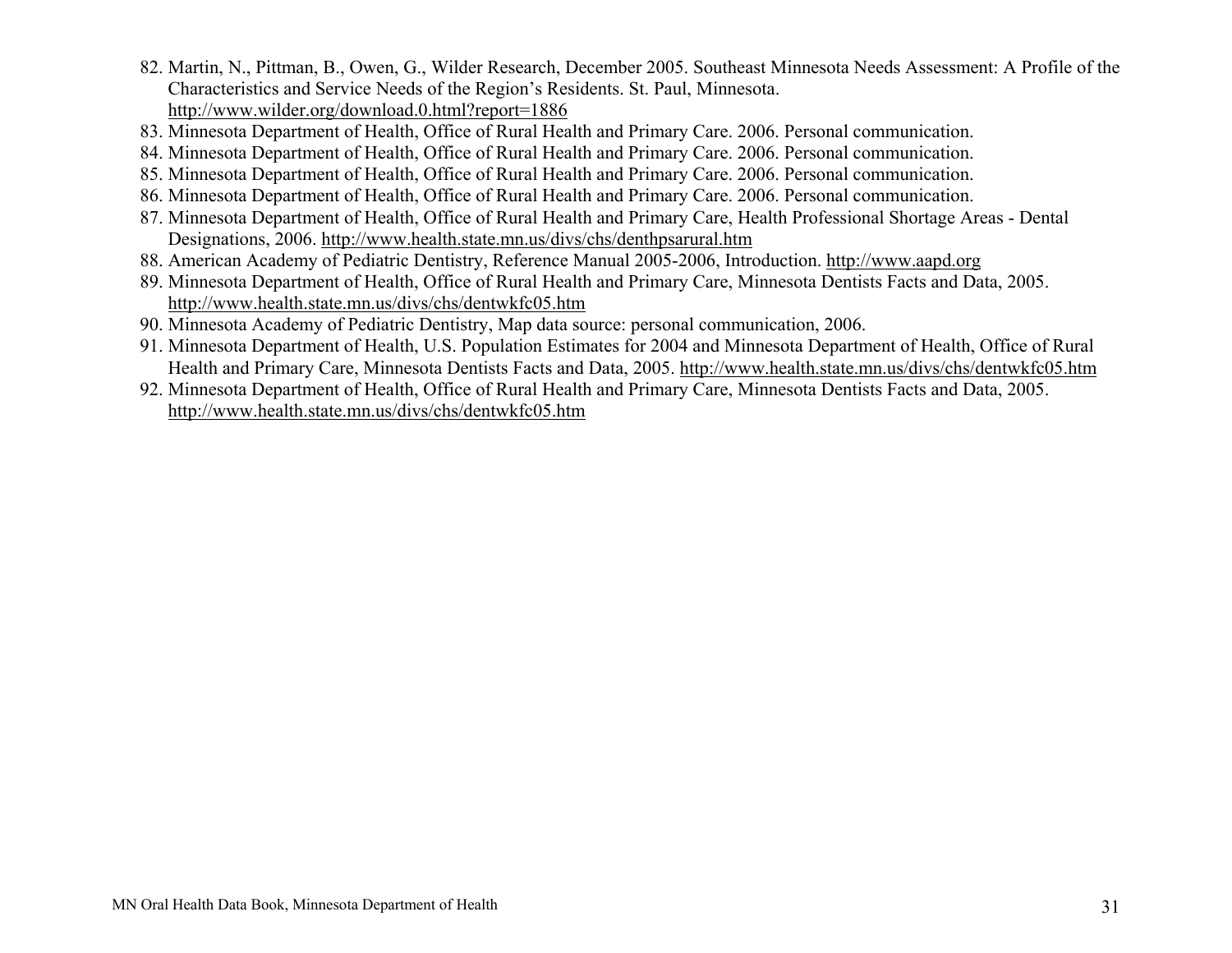#### **Additional Resources/Websites**

#### **Publications:**

A National Call to Action to Promote Oral Health – May 2003 http://www.nidcr.nih.gov/AboutNIDCR/SurgeonGeneral/NationalCallToAction.htm

Healthy Minnesotans: Public Health Improvement Goals 2004 http://www.health.state.mn.us/divs/chs/phg/goals.html

Healthy People 2010 Oral Health Objectives http://www.healthypeople.gov/document/HTML/Volume2/21Oral.htm

Oral Health in America: A Report of the Surgeon General – May 2000 http://www.surgeongeneral.gov/library/oralhealth/

#### **Websites:**

American Academy of Pediatric Dentistry (AAPD) http://www.aapd.org/

American Association of Public Health Dentistry (AAPHD) http://www.aaphd.org/

American Dental Assistants' Association (ADAA) http://www.dentalassistant.org/

American Dental Association (ADA) http://www.ada.org/

American Dental Education Association (ADEA) http://www.adea.org/

American Dental Hygienists' Association (ADHA) http://www.adha.org/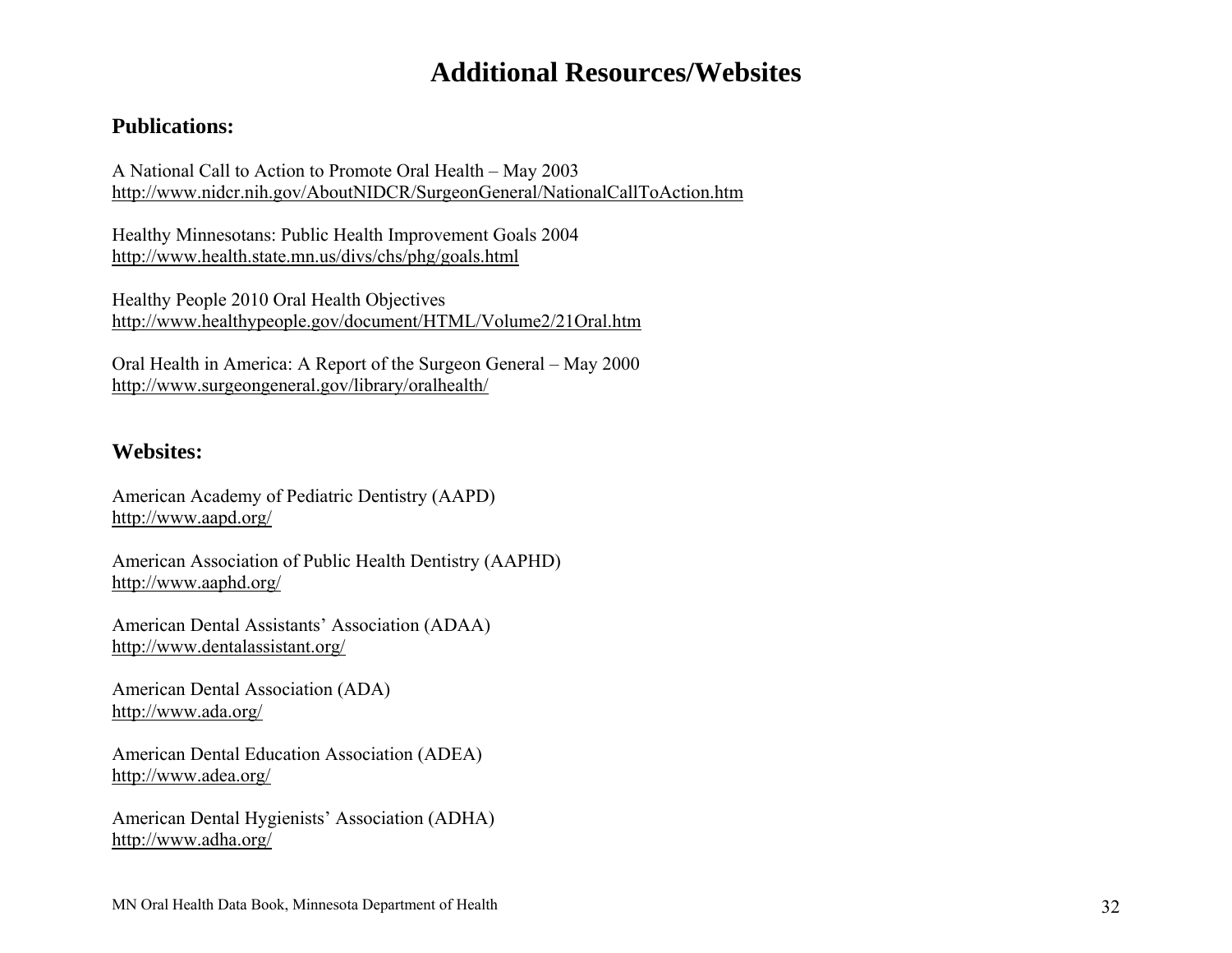Association of State and Territorial Dental Directors (ASTDD) http://www.astdd.org/

Centers for Disease Control and Prevention (CDC) – Oral Health http://www.cdc.gov/OralHealth/index.htm

Centers for Medicare and Medicaid (CMS) http://www.cms.hhs.gov/

Children's Defense Fund Minnesota (CDF-MN) http://www.cdf-mn.org/

Children's Dental Health Project (CDHP) http://www.cdhp.org/

Collaborative Practice Dental Hygiene – MN Statute 150A.10 Normandale Community College Website: www.normandale.edu/dental/

Health Resources and Services Administration (HRSA) – United States Department of Health and Human Services (DHHS) http://www.hrsa.gov/

Indian Health Service (IHS) http://www.ihs.gov/

Maternal and Child Health Bureau (MCHB) – Oral Health http://www.ask.hrsa.gov/OralHealth.cfm

Minnesota Association of Community Health Centers (MNACHC) http://www.mnpca.nonprofitoffice.com/index.asp?Type=NONE&SEC={B86C3FF5-E020-4E3A-BF07-39641B838688}

Minnesota Board of Dentistry (BOD) http://www.dentalboard.state.mn.us/

Minnesota Dental Association (MDA) http://www.mndental.org/

Minnesota Dental Hygienists' Association (MDHA) http://www.mndha.com/

MN Oral Health Data Book, Minnesota Department of Health 33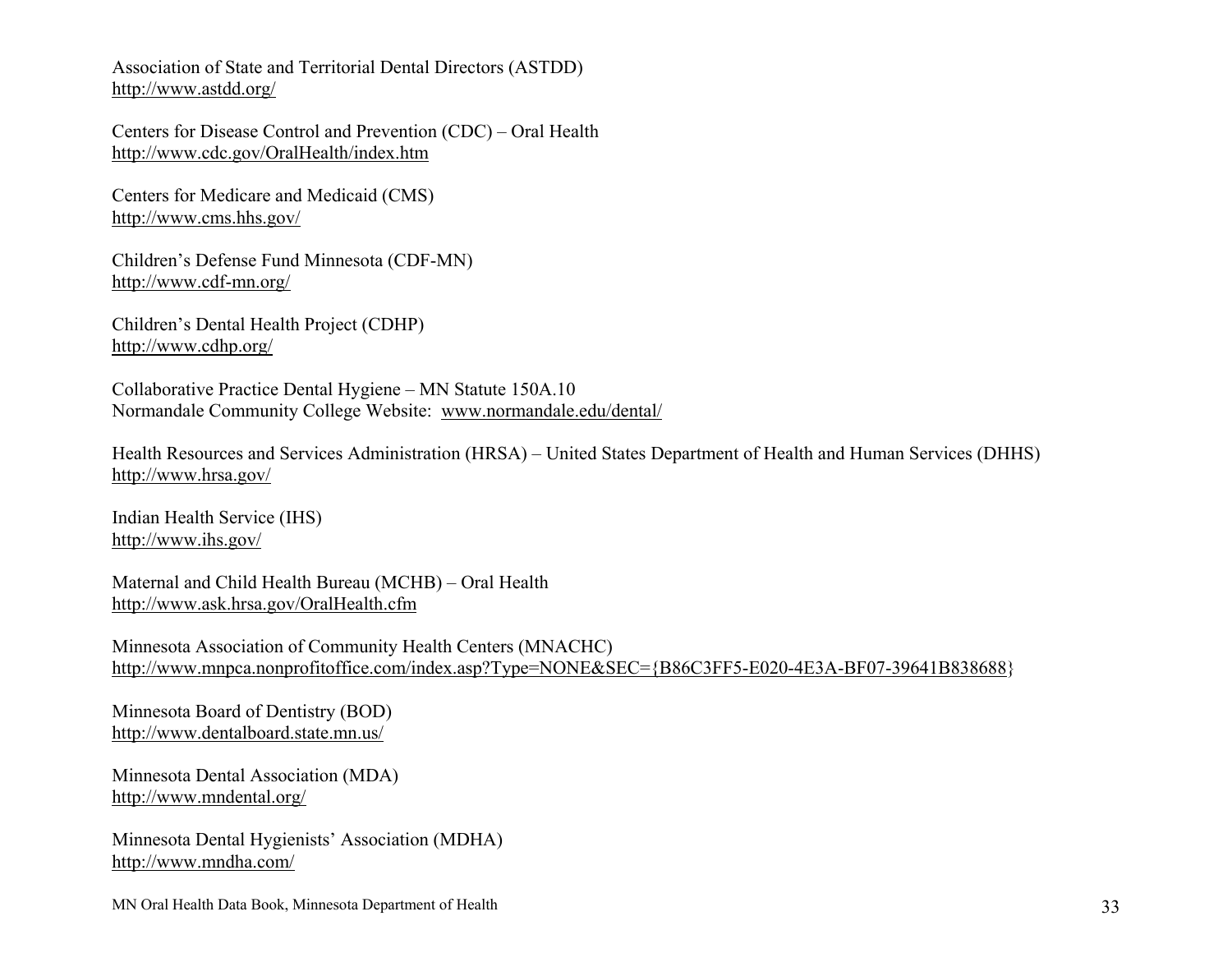Minnesota Department of Education (DOE) http://education.state.mn.us/mde/index.html

Minnesota Department of Human Services (DHS) – Health Care http://www.dhs.state.mn.us/main/groups/healthcare/documents/pub/dhs\_Health\_Care.hcsp

Minnesota Head Start Association (MHSA) http://www.mnheadstart.org/

National Head Start Oral Health Resource Center http://www.mchoralhealth.org/HeadStart/index.html

National Institute of Dental and Craniofacial Research (NIDCR) http://www.nidcr.nih.gov/

National Institutes of Health (NIH) http://health.nih.gov/

National Maternal and Child Health Oral Health Resource Center http://www.mchoralhealth.org/default.html

Oral Health America (OHA) http://www.oralhealthamerica.org/

Special Care Dentistry (SCD) http://www.scdonline.org/

United Way (Minnesota) http://national.unitedway.org/myuw/browseCities.cfm?abbr=MN&app=